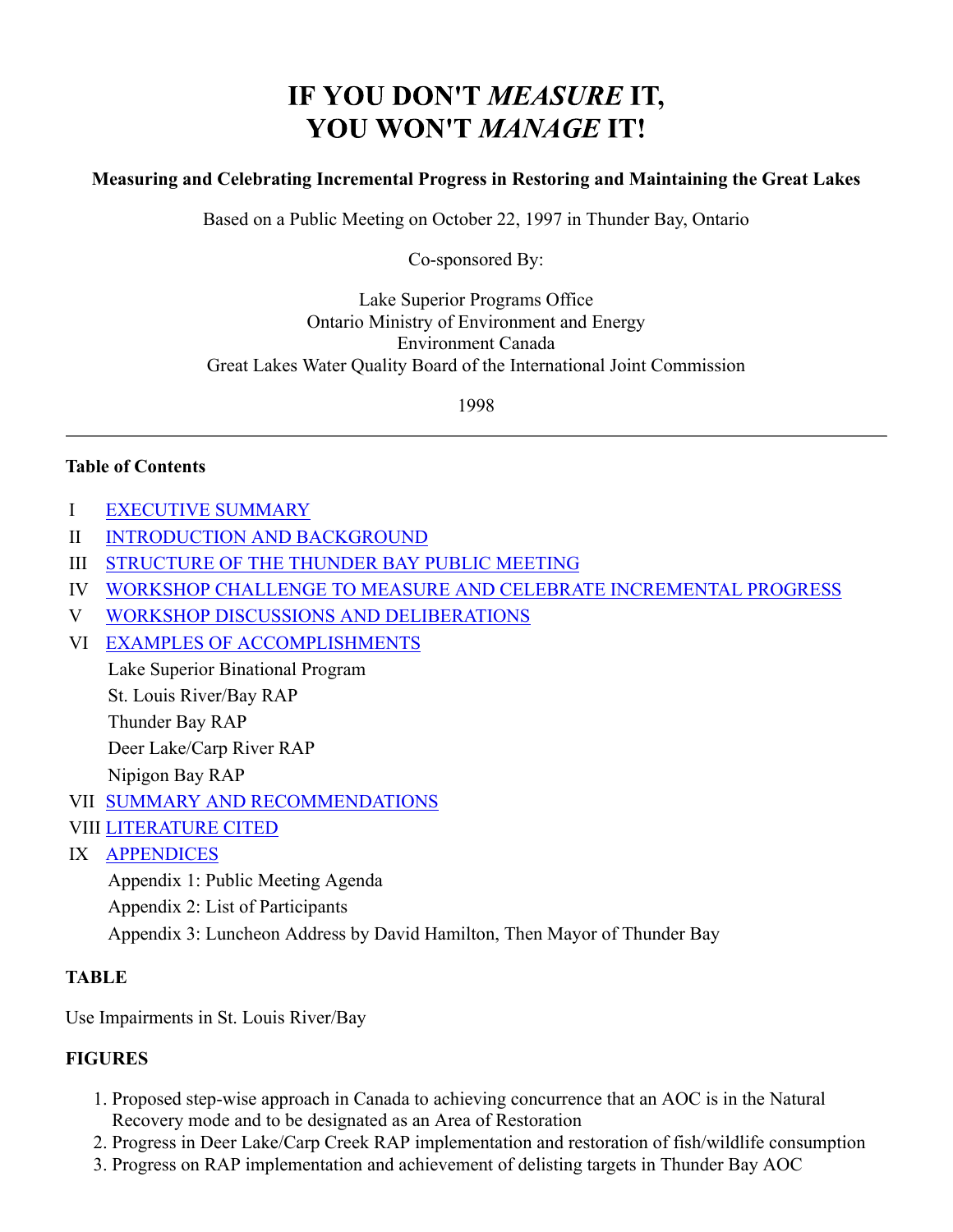5. Progress on RAP implementation and achievement of delisting targets at Nipigon Bay AOC

## **I. Executive Summary**

On October 22, 1997, the Great Lakes Water Quality Board (WQB) of the International Joint Commission (IJC) convened a public meeting in Thunder Bay, Ontario to provide key Lake Superior stakeholders an opportunity to interact with Board members on a timely issue. Approximately 50 people participated. The public meeting focused on one of the WQB's recommendations in the IJC's 1995-1997 Priorities Report (i.e., that the Parties and Remedial Action Plan (RAP) stakeholder groups adopt a step-wise approach to use restoration and demonstration of incremental progress in order to sustain RAP processes). The public meeting was designed to explore creative and practical ways of measuring and celebrating incremental progress with key stakeholders from Lake Superior RAPs, the Lake Superior Binational Program and Lakewide Management Plan (LaMP), and other interested individuals.

In general, participants felt that RAP and LaMP processes are sound, but implementation can be improved in many places. Further, the value and benefits of such community-based processes have not been clearly nor broadly communicated. Continuous and vigorous oversight of these RAP and LaMP processes by governments and local stakeholders will be needed to ensure that we achieve the desired ecosystem results.

"The degradation of the Great Lakes Ecosystem occurred as an incremental process over at least a century. While we hope for a more rapid recovery, it is important to recognize that restoration will also be incremental, and that each increment, however small, represents an important step..."

> Jake Vander Wal, Director Lake Superior Programs Office

Measuring and celebrating incremental progress through RAPs and LaMPs will be essential to sustaining momentum and necessary long-term commitments. Key findings from this WQB public meeting include:

- there was strong agreement that delisting is not the ultimate goal of RAPs and LaMPs the goal is restoring beneficial uses in Areas of Concern and the Great Lakes;
- it is critical that agencies continue to provide resource support and help facilitate RAPs and LaMPs; and
- there is a need to sustain momentum of RAP and LaMP processes to be able to achieve long-term goals of restoring uses as called for in the United States-Canada Great Lakes Water Quality Agreement.

Key recommendations from the public meeting steering committee and WQB include:

- the IJC, Parties, Jurisdictions, and RAP/LaMP groups must place greater emphasis on reporting on both process milestones (e.g., securing funding for implementation, the number of permits/control orders issued, etc.) and ecosystem milestones (e.g., environmental and ecosystem results as defined in Annex 2 of the Great Lakes Water Quality Agreement) to help build a record of success;
- the Parties, Jurisdictions, and RAP/LaMP groups need to operationalize the concept of measuring and celebrating incremental progress through the use of graphics which measure the degree of use restoration or some other creative, measurable techniques; and
- Commissioners from the IJC must become "champions" of celebrating incremental progress in restoring uses at both the local and lakewide level (i.e., they must become much more active in helping celebrate incremental progress at RAP and LaMP stakeholder meetings).

# **II. Introduction and Background**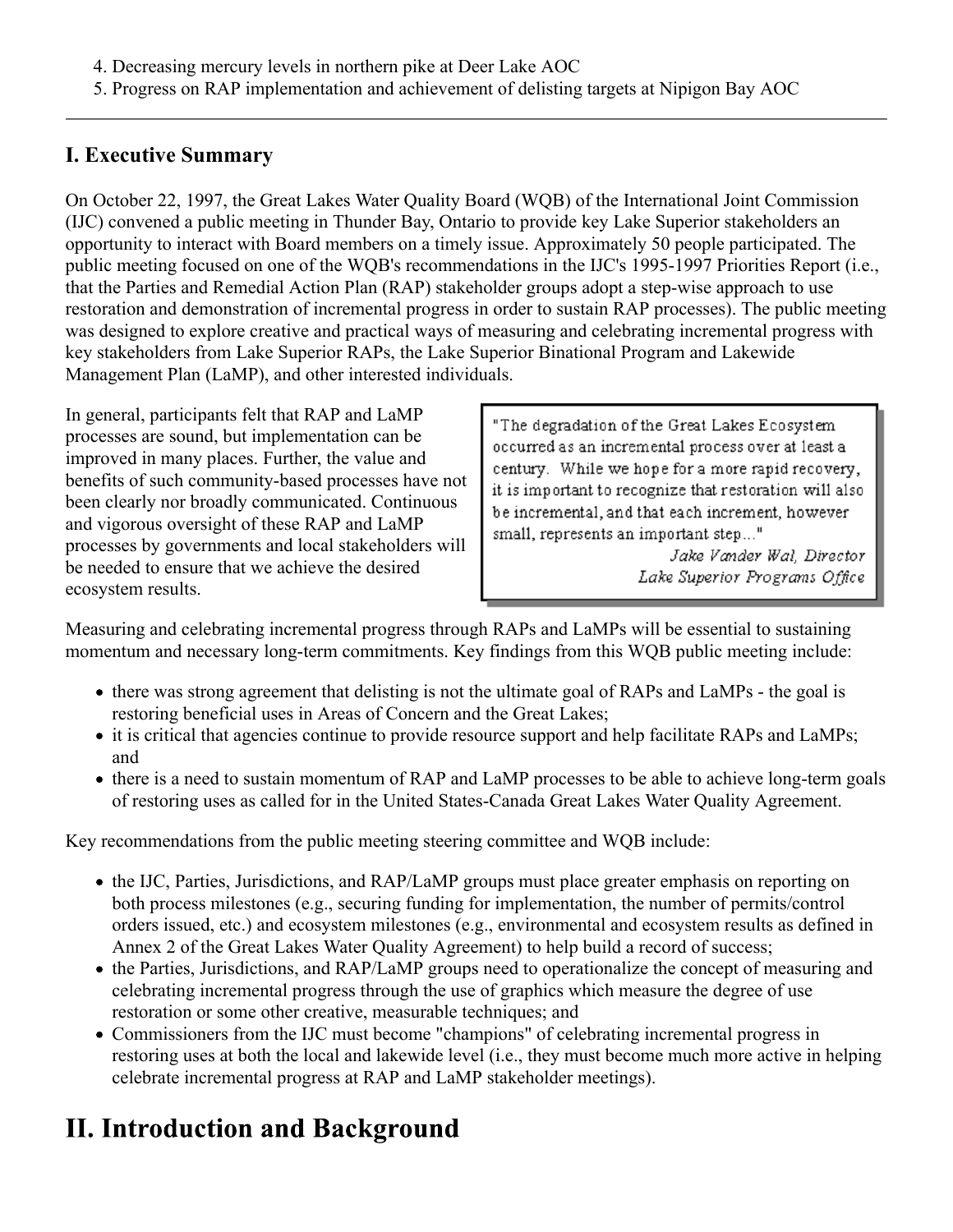The Great Lakes Water Quality Board (WQB) of the International Joint Commission (IJC) is the principal advisor to the Commission on all matters relating to the United States-Canada Great Lakes Water Quality Agreement (GLWQA). Members of the WQB are senior program managers from federal, provincial, and state regulatory and resource management agencies. The WQB is charged, among other things, to keep currently informed on ecosystem status and management of the Great Lakes, and to provide independent advice to the IJC on such issues. Under a revised policy to improve public involvement and consultation, the IJC has directed each of its Boards to convene one public meeting per year to encourage greater stakeholder involvement and improve consultation.

Building on the success of the WQB's 1996 public meeting in Rochester, New York (Water Resources Board of the Finger Lakes - Lake Ontario Watershed Protection Alliance, Great Lakes Water Quality Board of the International Joint Commission, and New York State Department of Environmental Conservation 1997), the WQB convened its 1997 public meeting in Thunder Bay, Ontario on October 22. The public meeting focused on one of the WQB's recommendations in the IJC's 1995-1997 Priorities Report. Specifically, the WQB recommended that the Parties and Remedial Action Plan (RAP) stakeholder groups adopt a step-wise approach to use restoration and demonstration of incremental progress in order to sustain RAP processes (IJC 1997). The public meeting was designed to explore creative and practical ways of measuring and celebrating incremental progress with key stakeholders from Lake Superior RAPs, the Lake Superior Binational Program and Lakewide Management Plan (LaMP), and other interested individuals. The purpose of this report is to convey the findings and recommendations from this October 22nd public meeting.

# **III. Structure of the Thunder Bay Public Meeting**

The WQB met in Thunder Bay so that Lake Superior stakeholders could interact with Board members, as the Board received input and feedback on the best ways of measuring and celebrating incremental progress in restoring the Great Lakes (Appendix 1). Fifty people participated (Appendix 2).

The public meeting began with plenary presentations from the WQB on the need to measure and celebrate incremental progress in order to sustain RAP and LaMP processes. The WQB presentations challenged participants to examine critically how RAP and LaMP processes are currently measuring progress and to identify creative ways of measuring progress in order to sustain the necessary long-term commitments to RAPs and LaMPs (see Section IV).

Following the WQB presentations, five case studies, focusing on progress and achievements, were presented (see Section VI):

- Nipigon Bay RAP (Ken Cullis, Lake Superior Programs Office, Thunder Bay, Ontario);
- Deer Lake-Carp River (Jim Bredin, Michigan Office of the Great Lakes, Lansing, Michigan);
- Thunder Bay RAP (Patrick Morash, Lake Superior Programs Office, Thunder Bay, Ontario);
- St. Louis River and Bay RAP (Karen Plass, St. Louis River Citizens' Advisory Committee, Duluth, Minnesota); and
- Lake Superior Binational Program (Ed Iwachewski, Lake Superior Programs Office, Thunder Bay, Ontario; John Jackson, Lake Superior Binational Forum, Kitchener, Ontario).

Four breakout groups were then used to focus on specific questions (see Section V). Each breakout group received a common question (i.e., Are RAP/LaMP processes working and achieving environmental results, or is there a better way?). In addition, each breakout group received one unique question:

- The WQB recommended a step-wise approach to restoring beneficial uses. What are the best ways to measure and make known incremental progress in restoring uses?
- Federal, state, and provincial governments are undergoing devolution of responsibilities. Considering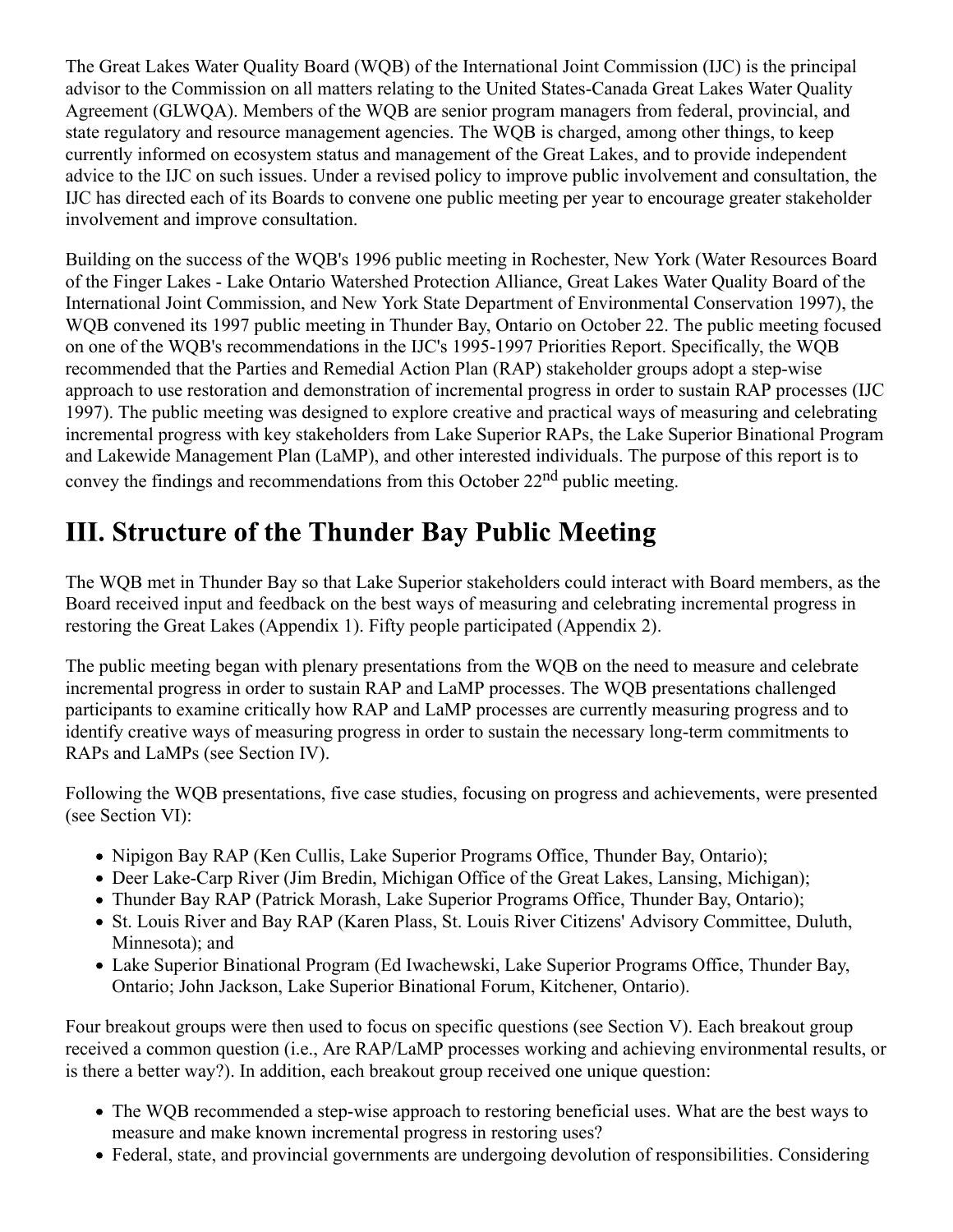this, what are the appropriate roles of federal, state/provincial, and local governments in communicating and celebrating improvements in restoring uses?

- The GLWQA calls for the selection of remedial measures to restore uses in RAPs. Under what conditions is it acceptable to assert that all reasonable remedial and preventive actions have been taken to restore uses?
- Full restoration of uses in some Areas of Concern (AOCs) will require actions by LaMPs. In addition, full restoration of uses in some lakes will require actions by RAPs. Therefore, what needs to be done to strengthen necessary RAP-LaMP-Binational Program linkages?

Subsequently, in a plenary session, each breakout group presented a summary of its conclusions; a facilitated discussion to reach agreement amongst the entire group followed.

As well, during lunch Mayor David Hamilton of Thunder Bay presented a thoughtful and inspirational speech which demonstrated the importance of celebrating successes that have been achieved collectively, while recognizing that there is much to be done (Appendix 3).

# **IV. Workshop Challenge to Measure and Celebrate Incremental Progress**

In 1985, the WQB identified 42 AOCs around the Great Lakes where environmental effects were particularly pronounced. Of these there are 11 areas located in Canadian waters, 26 in United States waters, and 5 which are shared along connecting channels. One AOC (Collingwood Harbour, Ontario) has been restored and was delisted in 1994.

As far back as 1985 the WQB recognized the importance of measuring and celebrating progress at numerous points when it recommended that each jurisdiction describe each AOC in relation to a six category sequence for problem resolution (IJC 1985). The categories included:

- 1. Causative factors are unknown and there is no investigative program underway to identify causes.
- 2. Causative factors are unknown and an investigative program is underway to identify causes.
- 3. Causative factors are known, but a RAP not developed and remedial measures not fully implemented.
- 4. Causative factors are known and RAP developed, but remedial measures not fully implemented.
- 5. Causative factors known, RAP developed, and all remedial measures identified in the plan have been implemented.
- 6. Confirmation that uses have been restored and deletion as an AOC.

Subsequent to the Board's 1985 report, the 1987 Protocol to the United States-Canada GLWQA formalized the establishment of RAPs. Restoration of beneficial uses within the AOCs is the primary mission of RAPs, and is an essential step in restoring the integrity of the Great Lakes Basin Ecosystem.

Through the GLWQA, the Parties agreed to develop and implement RAPs. RAPs are an iterative, action-planning process used to identify the responsibility and time frame for implementing remedial and preventative actions necessary to restore impaired uses in a three-stage process. Stage 1 includes problem definition and identification of

"We need to make sure our environmental and resource management programs achieve ecosystem results. Measuring these ecosystem results and celebrating progress are essential elements for achieving our long-term goal of restoring and maintaining the physical, chemical, and biological integrity of the Great Lake Basin Ecosystem."

David Ullrich, U.S. Co-Chair Great Lakes Water Quality Board

sources and causes of environmental degradation; Stage 2 identifies goals and remedial and preventive actions to restore beneficial uses; and Stage 3 requires confirmation of the effectiveness of those measures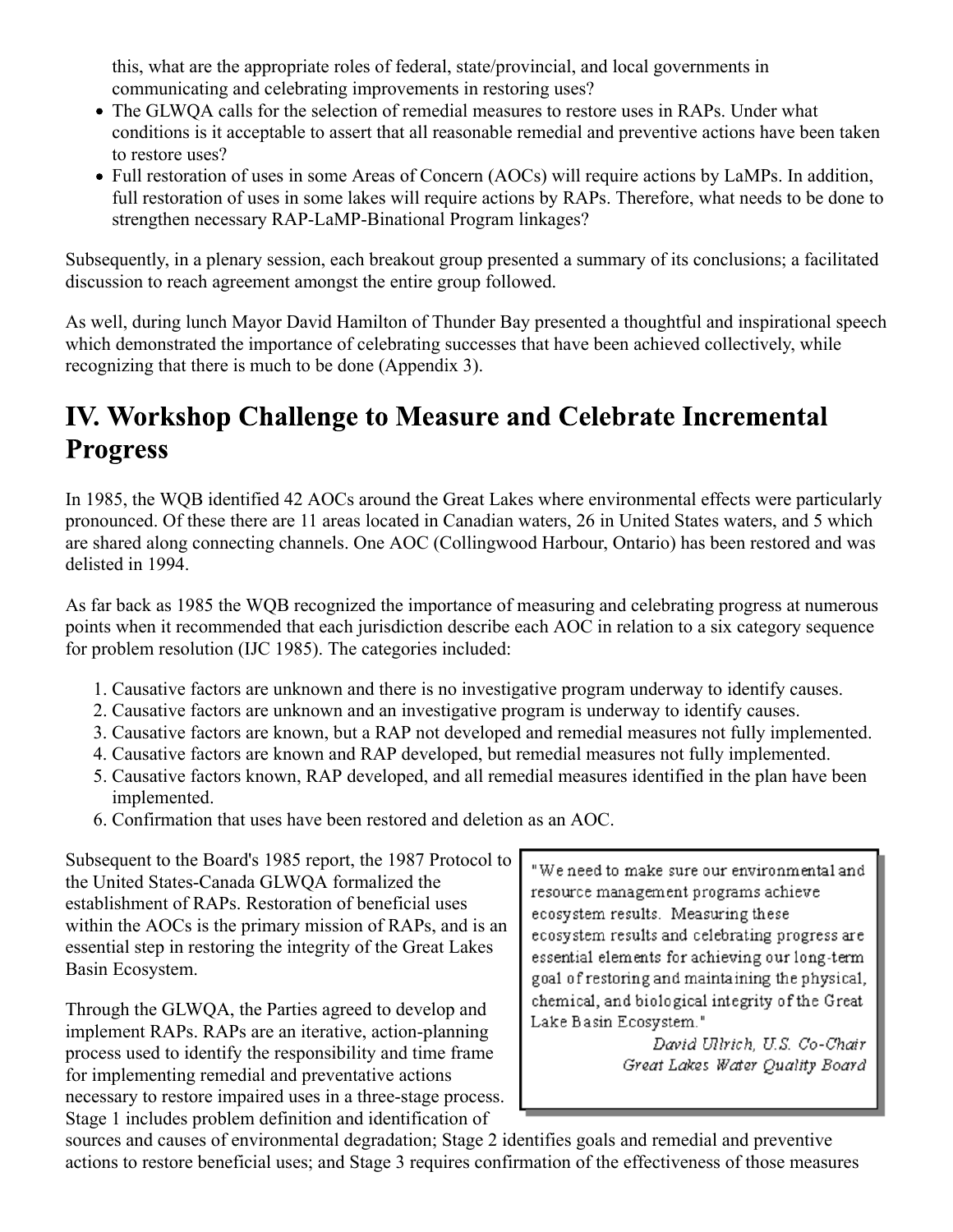and restoration of the beneficial uses.

Because the purpose of RAPs is to restore beneficial uses, considerable emphasis has been placed on describing "progress" in the context of the number of beneficial uses restored within each AOC. This becomes problematic, however, in AOCs where problem definition has been completed, a plan for restoring beneficial uses established, an implementation framework developed, and all actions proposed for restoring beneficial uses implemented, but a period of natural regeneration is required. Environmental recovery is in progress, yet a focus on the three stages of RAPs as identified in the GLWQA may fail to see it as such. Therefore, there is a need for additional measures of progress that not only demonstrate change and sustain participation, but also support the terms of Annex 2 of the GLWQA. As an initial attempt, U.S. Environmental Protection Agency and Environment Canada encouraged use of RAP status pie diagrams to depict progress in restoring uses (Environment Canada and U.S. Environmental Protection Agency 1994). These RAP status pie diagrams had four quadrants: problem definition; plan preparation; plan implementation; and use restoration. A shaded portion of each quadrant was used to represent, in general, the portion of each stage completed. A more thorough approach to incremental reporting is now called for to demonstrate the extent to which actions are implemented and beneficial uses restored.

Annex 2, section 4(c) of the GLWQA calls for the Parties:

*"to classify Areas of Concern by their stage of restoration progressing from the definition of the problems and causes, through the selection of remedial measures, to the implementation of remedial programs, the monitoring of recovery, and, when identified beneficial uses are no longer impaired and the area restored."*

Classifying RAPs according to implementation and monitoring of recovery affords the opportunity to recognize successes with local communities and strengthen the program basin-wide. RAP participants should celebrate that all reasonable and practical efforts have been made to restore beneficial uses and to celebrate completion of the implementation phase. Formal recognition of this milestone by governments and the IJC gives credit to the extensive degree of effort, while recognizing that a period of natural recovery is required before delisting can occur. This requires agreement with the RAP Team and Public Advisory Committee (PAC).

Before an AOC can be declared to be in a mode of natural recovery, there are a number of issues and principles which must be addressed. First, stating that RAP implementation is complete and an AOC is in a mode of "natural recovery" is not delisting. Being in the "natural recovery" mode is a result of completing all reasonable intervention for all identified beneficial uses, based on an existing understanding of the state of recovery and available tools. Time is required for the environment to fully respond to meet the delisting targets for all beneficial uses identified in the Stage 2 Report.

Monitoring and surveillance commitments are a requirement of entering the natural recovery mode. Commitments must be obtained to monitor progress towards achievement of delisting targets. This provides a method of determining the state of natural recovery, whether the recovery can be accelerated based on new science and technology, and the achievement of delisting targets.

Entering the natural recovery mode must be accompanied by a commitment of governments or other partners to maintain their responsibilities. Governments will continue to undertake environmental assessments and improvements as part of their mandates, beyond the needs of the RAPs. Further, PACs and RAP Teams must agree that RAP implementation is complete, and that all reasonable intervention has been taken at this point in time.

The challenge exists, therefore, to identify and measure gains towards reaching restoration targets. This is particularly important in areas which may be addressing eutrophication, habitat restoration, and sediment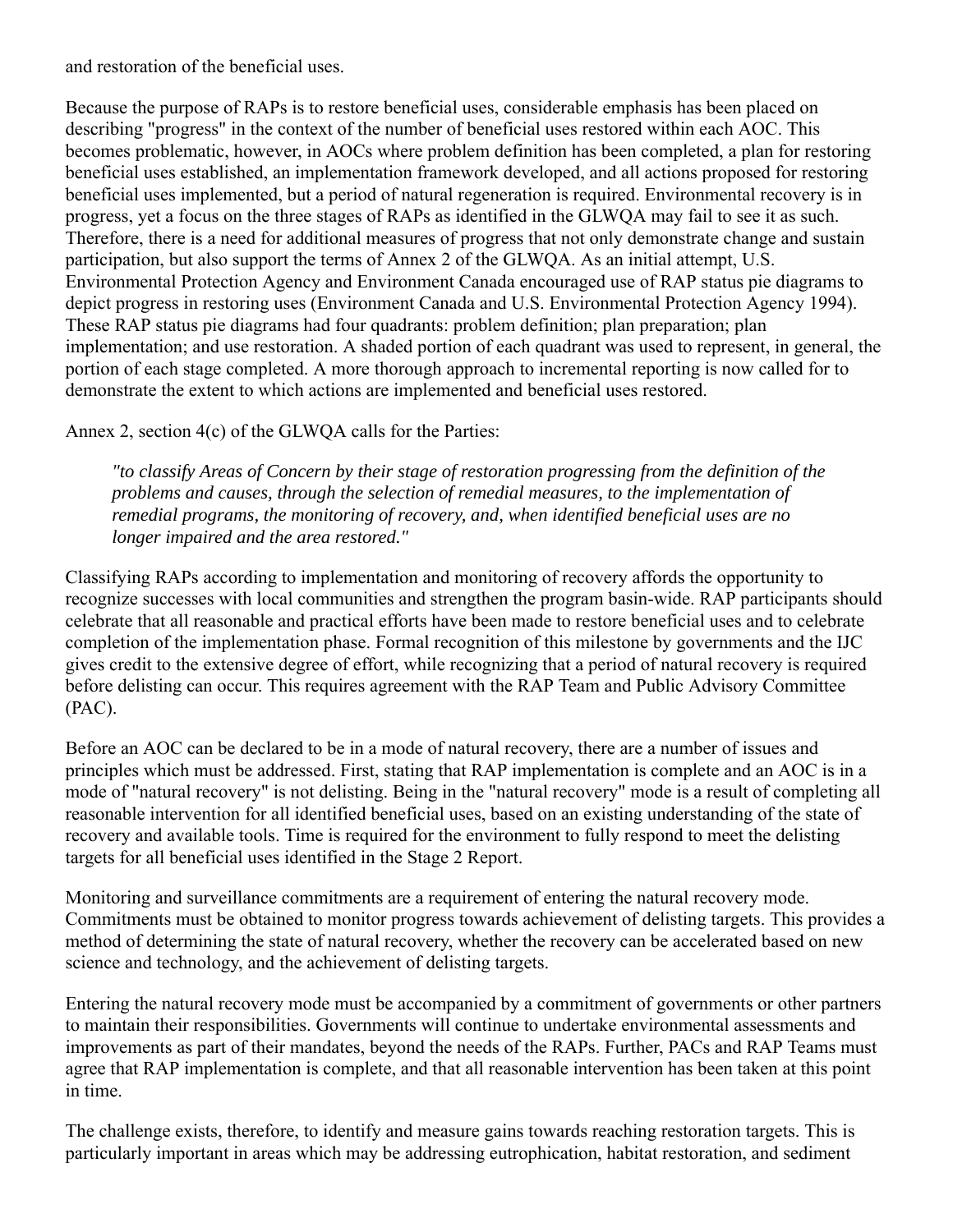remediation.

- In the case of eutrophication, several RAPs have set phosphorus loading reduction targets from point and nonpoint sources in order to meet specific water quality objectives for receiving water. When necessary actions have been taken and the phosphorus load reductions have been met, residual phosphorus in the system may slow ecosystem response and the attainment of the delisting target in the receiving waters could take time. It is therefore essential to identify the progress, although the system itself may not be restored.
- Similarly, RAPs are setting targets for rehabilitation of habitats in riparian zones, littoral areas, and coastal wetlands. It is feasible that the necessary actions have been completed to physically rehabilitate habitat to a condition anticipated to support healthy fish and wildlife communities, however, colonization and recruitment may not yet be responding or sufficiently documented.
- Another increasingly familiar condition is in the context of sediment management strategies. In some AOCs, the preferred option is to institute source control and allow for natural recovery to enhance benthic populations, or to reduce food web movement of contaminants that result in fish consumption advisories, deformities in biota, or reproductive impairments. Once source controls have eliminated or dramatically reduced contaminant loadings, impairments will remain until cleaner sediment covers the more polluted deposits. Recovery could take several to many years.

In each of these tangible instances, the question arises as to how to report that no further active intervention is needed, but that a period of natural recovery is required to fully achieve the delisting targets. We must celebrate, as a substantial milestone, that implementation of a particular RAP is complete.

Quantifying and celebrating the successes of the RAP program should be neither an academic nor a bureaucratic exercise. To continue to restore the Great Lakes will require a clear articulation of the accomplishments to date and the challenges facing those who recognize the need to do more. By giving full credit to thousands of individuals for their accomplishments, it is hoped that community stakeholders will continue to be motivated to overcome the remaining obstacles.

## **Criteria for entering the natural recovery stage**

Several Jurisdictions and the IJC are poised to celebrate, as a substantial milestone, that implementation at a particular RAP is complete. Ongoing monitoring is an integral step to delisting, therefore, a requirement in this process is that the Parties and Jurisdictions clearly articulate a framework to evaluate progress through data collection, interpretation, and reporting.

Guidelines are being proposed to justify a decision to intervene no further. It is imperative that the RAP Team, the local public, and senior officials in the Agencies concur with the assertion that active intervention at an AOC has been sufficient, realistic, and defensible. Proposed guidelines include:

- All reasonable and practical implementation has occurred to address the sources of environmental degradation with present day tools.
- Commitments to a monitoring plan and program are in place to measure progress towards environmental restoration, and a mechanism is in place to report systematically to the public at a predefined frequency.
- The time scale for natural recovery is agreed upon by the PAC/public and the agencies because the severity of the impairments will influence the rate of recovery.
- The PAC and local public are satisfied with current conditions and the natural recovery strategy.
- A pollution prevention or other maintenance plan is in place to reduce the risk of future degradation, and to ensure that natural recovery can proceed.
- A process is in place to respond to future development pressures and emerging technologies such that environmental recovery is sustainable and further intervention can take place if warranted.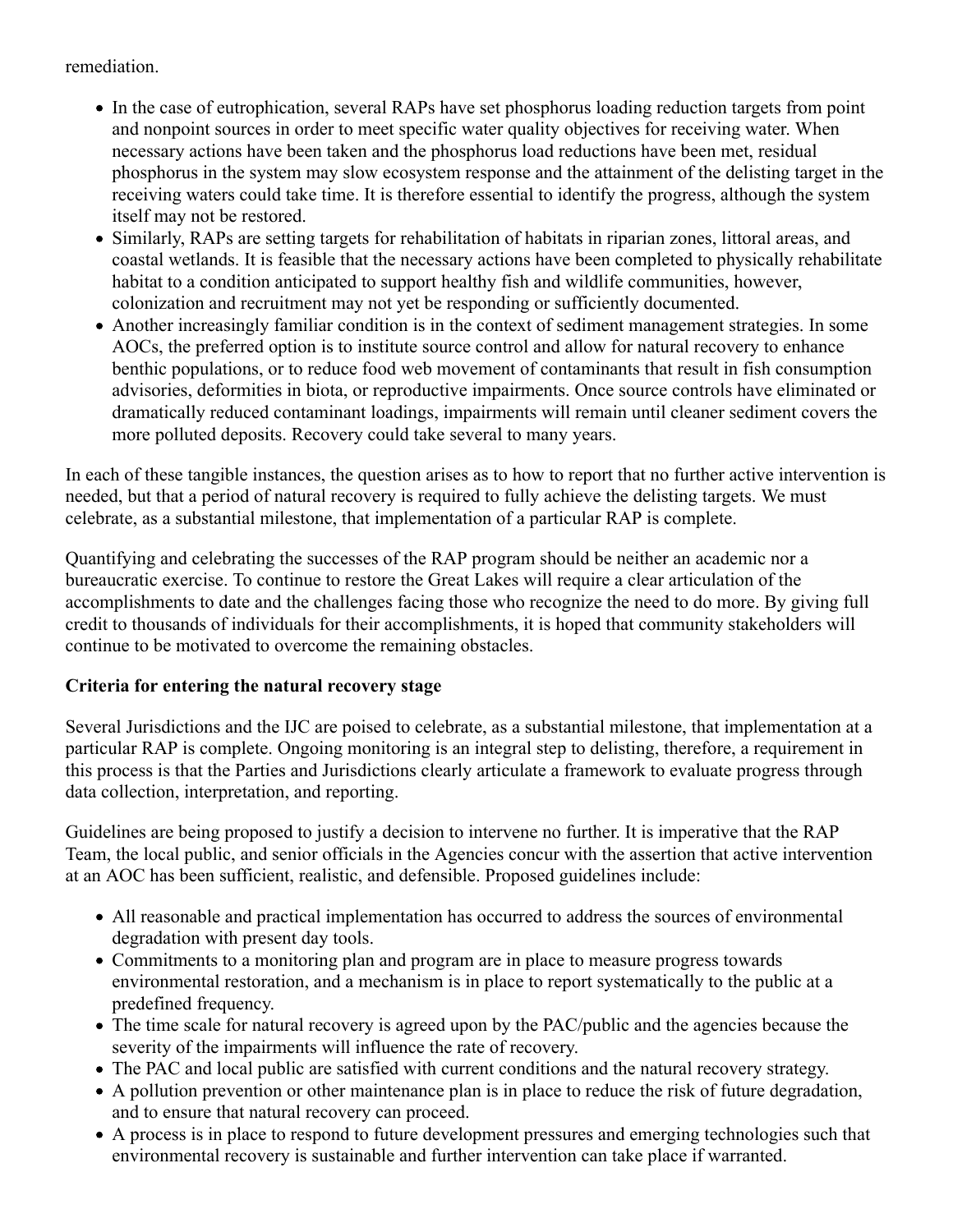Delisting would occur when there is concurrence that the delisting targets for the AOC have been met. This places significant pressure on governments to design and commit to assessing ecological recovery, and to ensure there will be further intervention, if warranted.



Figure 1. Proposed step-wise approach in Canada to achieving concurrence that an AOC is in the Natural Recovery mode and to be designated as an Area of Restoration.

In Canada, a specific process has been proposed for determining when an AOC is in a natural regeneration stage. Initially, a group of technical experts working on resolving the environmental problems for the AOC should detail the actions implemented, provide a rationale for no further intervention, and propose a monitoring plan to track natural recovery. Next, agreement with the public would be achieved, at a minimum through the PAC (or Binational PAC). A technical review team would then evaluate the materials presented to the Canada-Ontario RAP Steering Committee which consists of federal and provincial agencies with representation from Ontario PACs. Once concurrence with the monitoring requirements and commitments are made, the RAP Steering Committee would recommend to senior officials of the Canada-Ontario Agreement (COA) Review Committee that the status of the AOC be redesignated as an Area of Restoration. These officials would then commit to the monitoring plan, and transmit documentation to

the IJC signifying this milestone (Figure 1). The agencies should periodically report on progress towards delisting targets. Based on the monitoring

results, there could be a need to implement further action, initiated through this process.

Such a process, if followed, is one example of how to measure and celebrate incremental progress in a pragmatic fashion. However, there are a number of issues which must be addressed. These include:

- Designating a RAP as fully implemented must be undertaken with rigor. There is the potential for considerable and valid public concern and scepticism that this approach will be used to justify a lack of action, despite there being reasonable opportunities to take necessary actions.
- This designation must also be applied exactingly to preclude other jurisdictions from opting for natural regeneration despite considerable environmental degradation. This is particularly important in the context of expensive, but accessible, technologies for activities such as sediment remediation and infrastructure improvements.
- Integral to this approach is the explicit need for monitoring to continue in order to measure progress towards the delisting targets and to intervene further if recovery rates are unacceptable. The continued presence of the agencies maintains their commitment to the GLWQA and offers the potential to adapt the management strategy as new opportunities and technologies emerge.
- As a corollary, research is required to understand natural recovery processes and to better determine the most effective strategies for restoring environmental quality. RAPs that fall within this monitoring mode offer a unique opportunity to refine and transfer techniques for ecosystem rehabilitation.
- Periodic meetings with the PAC will be needed to report on and discuss progress, and to determine whether new measures need to be taken.

# **V. Workshop Discussions and Deliberations**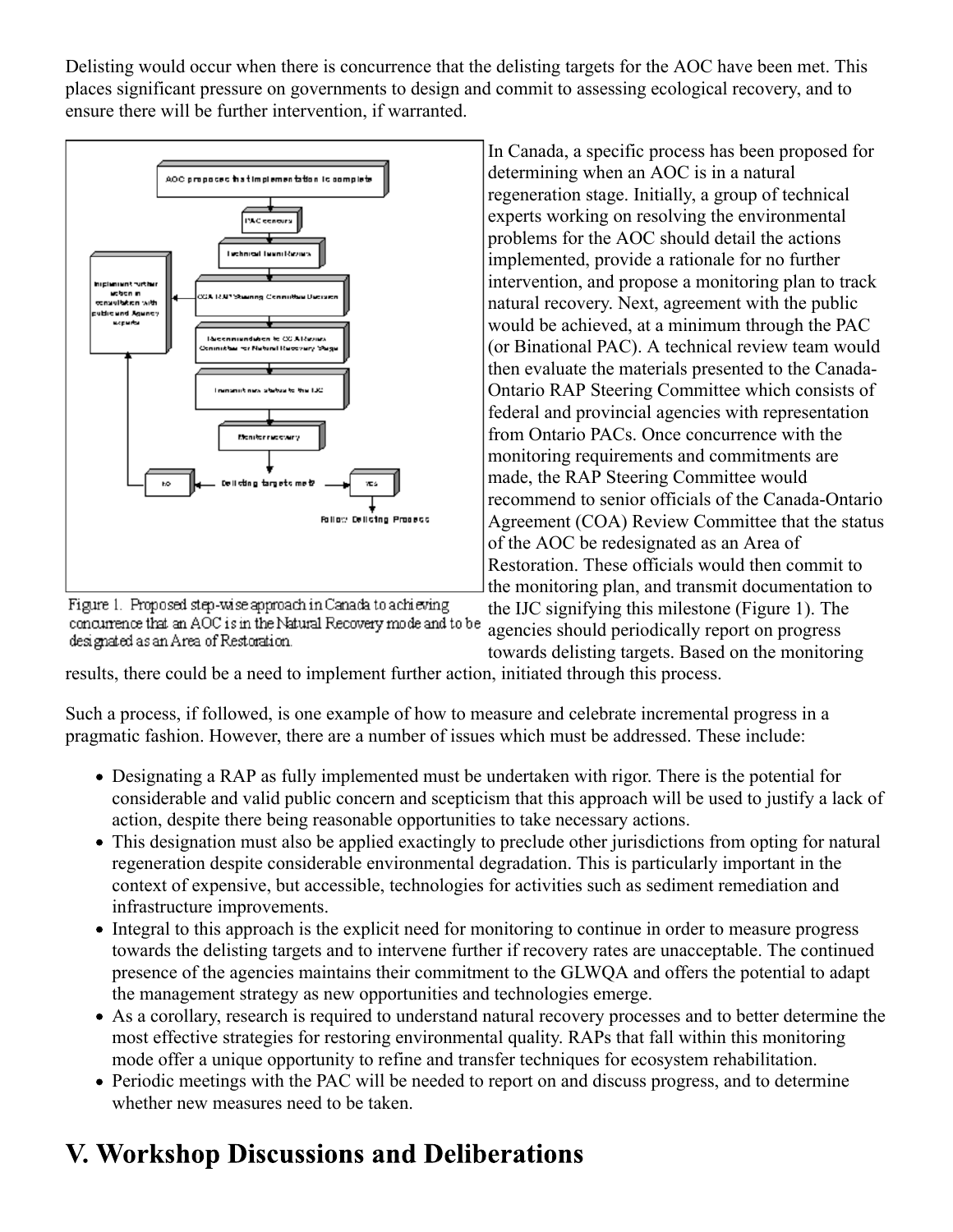As noted earlier, specific challenges in celebrating incremental progress in RAPs/LaMPs were examined by four breakout groups. Each group considered a common question, and a unique question (see Appendix 1). Key findings made by breakout groups are explored below by question.

## **Question 1**

## *Are RAP/LaMP processes working and achieving environmental results, or is there a better way?*

Participants noted that the intent of RAPs and LaMPs is good (i.e., community-based processes to restore uses). However, the value and benefits of such community-based processes have not been clearly nor broadly communicated. Overall, participants felt that the processes are sound, but implementation can be improved in many places. Continuous and vigorous oversight of these RAP and LaMP processes will be needed to ensure we achieve the intended ecosystem results.

Most Lake Superior RAPs are visible and appear to be achieving results. The RAP process has brought added value to many small communities which lacked political clout and were often seen as a low priority within government. In many large and jurisdictionally complex AOCs (e.g., Detroit River, Toronto Waterfront), RAP processes have not worked well and need to be revitalized. A new approach and/or structure may be necessary in some of these AOCs to overcome existing barriers to progress. RAPs and LaMPs have done a good job of identifying the nature and extent of problems, but have frequently had difficulty in making the transition from planning to implementation. Committed and coordinated governments, along with well informed and educated publics, will be key to making the transition from planning to implementation.

Participants felt that the role of government in many processes should be clarified. In many situations, participants felt that there was a loss of real or perceived agency support for RAPs and LaMPs. Governments must stay committed and provide financial and human resources for the long-term process of restoring uses and monitoring recovery. In order to sustain RAP and LaMP processes for the length of time it will require to restore many uses, leadership will be required from federal, state, provincial, and local governments, and local publics. Governments and other key stakeholders must ensure a proper response to recommendations (e.g., Lake Superior Forum, RAP). There must be a commitment to accountability in RAPs and LaMPs, and to adherence to timelines. The group also noted the challenges of dealing with different agencies having differing internal structures and decision-making processes, and ensuring adequate communication between and among agencies and publics.

Participants recommended that marketing of RAPs and LaMPs be undertaken to:

- strengthen involvement of local government;
- ensure sufficient support from elected officials;
- rejuvenate support where it is lacking (governments may want to reorganize agency personnel into geographic teams, rather than by specialties);
- broaden funding support (funding sources invest where success has been proven);
- overcome perception that RAPs are a failure across the board (based on locations where little progress has been visible or reported for large metropolitan RAPs like Metro Toronto and Region and Detroit River);
- adequately demonstrate progress (measure, report, and celebrate incremental improvements); and
- communicate and publicize successes, even small ones.

In summary, participants emphasized that the goals of RAPs and LaMPs are rehabilitation and protection, and not delisting until beneficial uses have been restored. Priority should be placed on sustaining agency support, informing and educating publics, and measuring and celebrating incremental progress in order to sustain momentum of RAP and LaMP processes.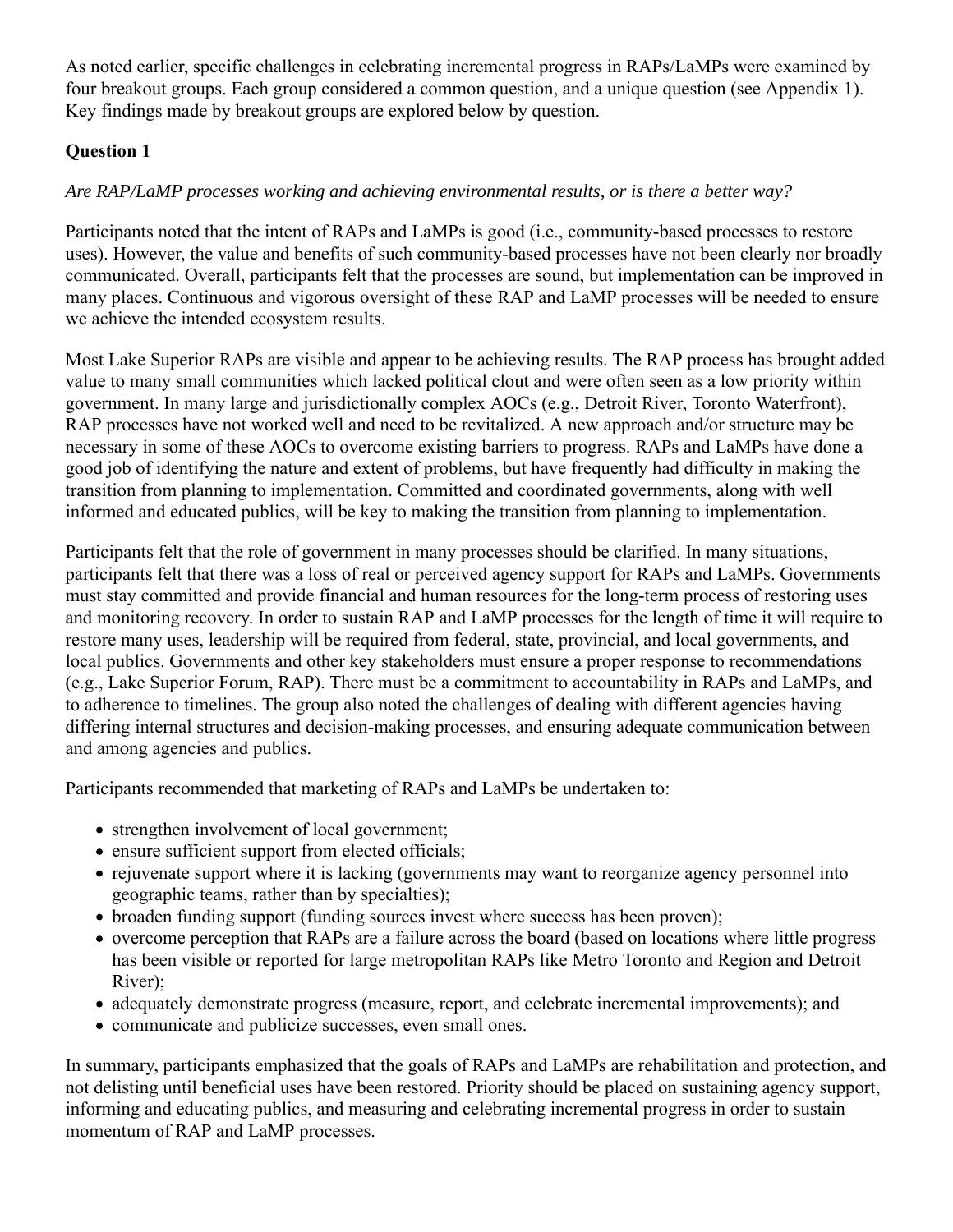## **Question 2**

*The Water Quality Board recommended a step-wise approach to restoring beneficial uses. What are the best ways to measure and make known incremental progress in restoring uses?*

Breakout session participants recognized the importance of establishing both short- and long-term goals for RAPs and LaMPs. For example, for many AOCs the restoration of beneficial uses and delisting will be a long-term goal. In general, short-term goals should focus on achieving improvements/successes and celebrating milestones. Two categories of milestones were emphasized: cleanup milestones and process milestones. Participants agreed that one promising way of celebrating cleanup milestones was the reporting on the degree of use restoration by each RAP. For example, if mercury levels in northern pike have decreased from approximately 2.5 mg/kg in the mid-1980s to approximately 0.7 mg/kg in the mid-1990s and the (State) standard for safe human consumption is 0.5 mg/kg, then this means that Deer Lake pike have achieved approximately 90% of the reduction target (goal) for safe human consumption (Figure 2). Such measurement of the progress toward targets and goals would be beneficial in all RAPs. Further, governments and RAP/LaMP groups must be challenged to develop and operationalize additional, creative methods for measuring incremental progress. Indeed, the GLWQA calls for reporting progress at many different points in the planning and implementation process (see Annex 2, Section 4, Article C).



- sponsoring cleanup days;
- getting RAP goals and requirements incorporated into Official and Master Plans;
- agreeing on indicators and implementing monitoring programs;
- measuring public recognition of progress through surveys; and
- securing commitments and endorsements required for implementation plans.

Participants acknowledged that there are undoubtedly many other examples of process milestones. The point is that there should be many kinds of process milestones that would be measured and celebrated. Further, participants noted that the achievement and celebration of process milestones will increase the rate of achievement of cleanup milestones (i.e., restoration of uses).

## **Question 3**

*Federal, state and provincial governments are undergoing devolution of responsibilities. Considering this, what are the appropriate roles of federal, state/provincial, and local governments in communicating and celebrating improvements in restoring uses?*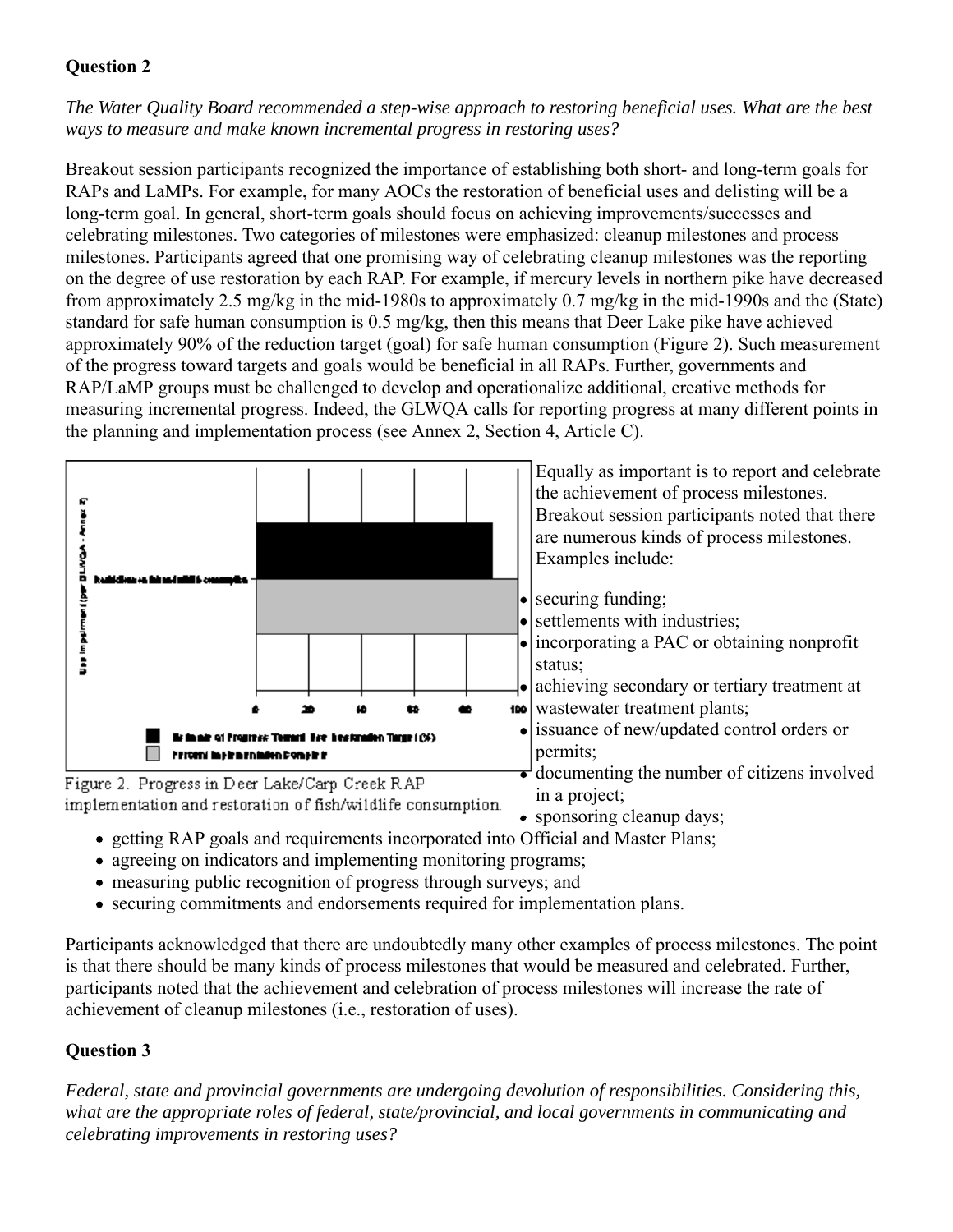Participants agreed that devolution was most appropriately viewed in light of three questions:

- What did we have before, and did we do a good job?
- What is the effect of devolution? and
- What are the options?

Members cited the benefit of simplifying administrative practices by pooling resources of agencies with similar mandates. The Lake Superior Programs Office was suggested as one effective model.

As traditional reporting protocols rely on formal agency procedures, few agencies are accustomed to communicating for the purpose of celebrating. Participants identified numerous communication needs/considerations:

- determine who the audience is and the motivation for communicating in that different agencies have different responsibilities;
- ensure that federal and state/provincial governments share responsibility for celebrating successes on a Great Lakes basinwide or international level;
- encourage industry to play a key role, but avoid promoting solely its own initiatives;
- advocate for increased communications technology to make information more accessible; and
- consider establishing a coordinating institutional mechanism like the Lake Superior Binational Program.

As a result of breakout group discussions, participants encouraged the following:

- use existing or establish new institutional structure (e.g., Lake Superior Binational Program, Lake Superior Programs Office, LaMPs) to coordinate communication efforts and celebrate successes;
- ensure all levels of government remain committed to a communication framework; and
- develop a communications plan to coordinate the required, cooperative, multi-agency approach to communicating successes.

Historically, governments frequently measured success by the number of permits issued, enforcement actions taken, dollars spent, etc. Greater emphasis must be placed on measuring ecosystem results (e.g., the environmental or ecosystem return on resources invested, the change in water/sediment quality, and biological community structure and composition).

## **Question 4**

*The Great Lakes Water Quality Agreement calls for the selection of remedial measures to restore uses in RAPs. Under what conditions is it acceptable to assert that all reasonable remedial and preventive actions have been taken to restore uses?*

One major prerequisite for stating that implementation is complete is that source control has been achieved. Participants recognized, however, that because "success" can only be based on existing tools, there is potential to intervene actively in the future, as new and more affordable technologies evolve, and in response to scientific research.

Breakout session participants identified a number of considerations/factors which must be addressed before it can be declared that a RAP is fully implemented. These include:

- the decision to take no further action is site-specific, driven by risk assessment and cost/benefit or socioeconomic analysis;
- delisting occurs only when local goals are met and agencies concur;
- monitoring commitments are in place with an emphasis on local, municipal, and state/provincial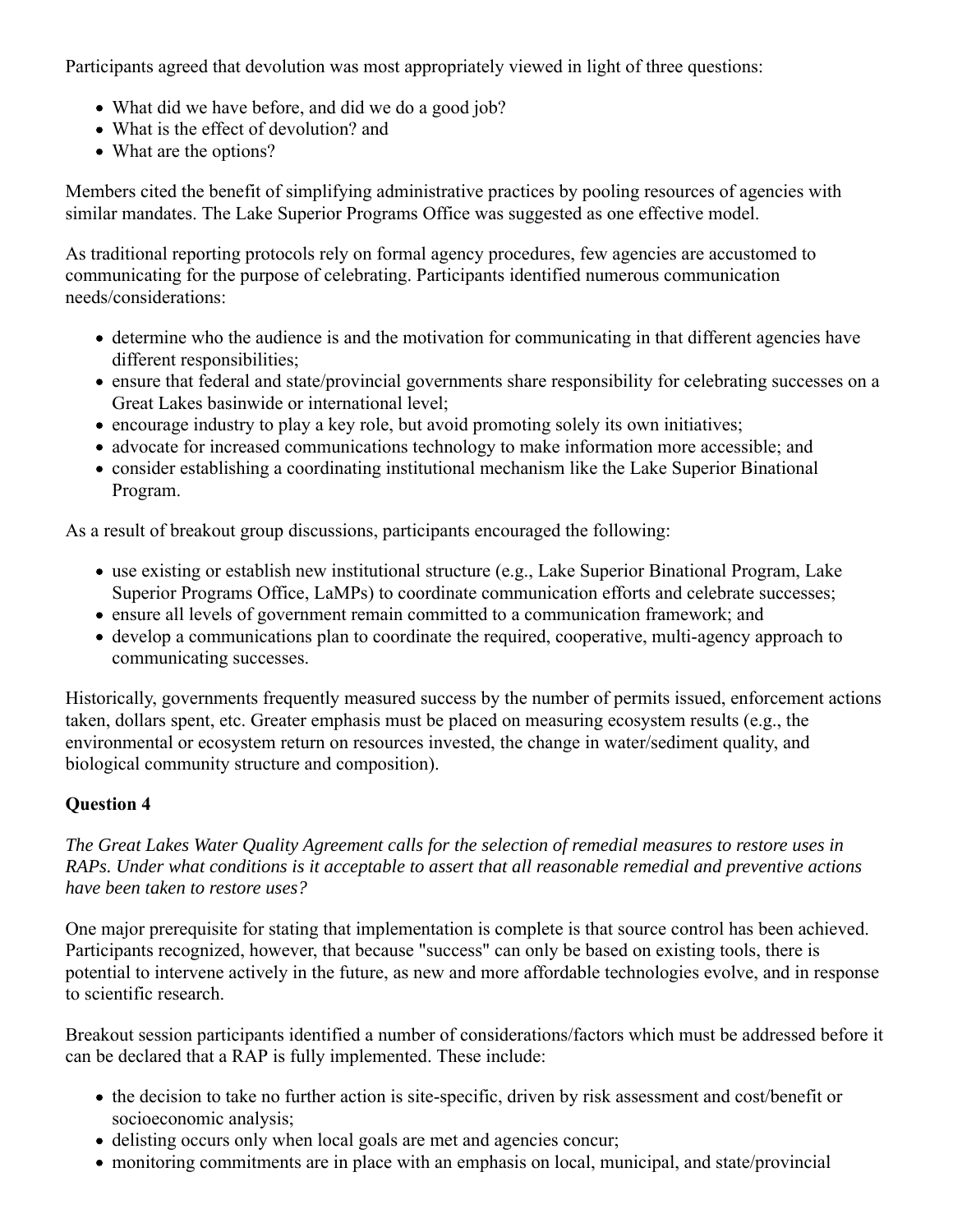cooperative approaches;

- source control has been achieved;
- a process has been established for long-term tracking of quality and sustainability after delisting (i.e., incorporating RAP goals into Municipal Office Plans);
- mechanisms are in place to identify emerging issues;
- a continuous improvement process exists to re-examine the cleanup targets and reconsider additional implementation based on monitoring results and new technologies;
- local "alliances" exist to re-evaluate other options in light of monitoring and technological results;
- governments keep obligations to report to IJC/public; and
- governments work with the IJC and the public to standardize indicators and their endpoints across jurisdictions (level playing field).

Participants articulated that complete implementation of a RAP is not sufficient for delisting. Delisting is a rigorous process that requires that restoration targets have been achieved. Given that some RAP goals and delisting targets were developed as much as ten years ago, it is valid for RAPs/PACs to reassess the validity of their goals. It is, therefore, also valid for governments, whose mandate it is to protect the basin ecosystem and the humans therein, to demand that the delisting criteria meet their own standards and criteria, and are consistent with the GLWQA.

## **Question 5**

*Full restoration of uses in some AOCs will require action by LaMPs. In addition, full restoration of uses in some lakes will require actions by RAPs. Therefore, what needs to be done to strengthen necessary RAP-LaMP-Binational Program linkages?*

Participants felt that existing links between RAPs and LaMPs are very weak with little exchange of information. This is compounded by the fact that there is no formal charge or requirement from governments or encouragement from the IJC to link the two programs.

Numerous solutions to strengthen the RAP-LaMP linkage were identified:

- establish mechanisms to evaluate RAP goals/objectives/actions with regard to LaMP goals/objectives /actions;
- have one representative from each RAP-PAC on LaMP Forums;
- organize regular "State of the Lake" conferences to bring RAPs and LaMPs together (other smaller meetings would also be worthwhile);
- involve all other partners, such as Great Lakes Fishery Commission, in events like "State of the Lake" Conferences;
- clarify roles and responsibilities for RAP and LaMP implementation, and demonstrate interdependencies; and
- evaluate innovative approaches for coordinated implementation.

Participants recognized possible conflicts, but felt that they could be avoided with good facilitation. Participants also noted that even if a RAP moved toward "absence of injury" as a criteria for delisting, this may not be sufficient to solve the problem from a lakewide perspective. For example, although natural recovery of mercury contaminated sediment in Peninsula Harbour may be considered acceptable in the RAP, it may not be consistent with the virtual elimination goal under the Lake Superior Binational Program. Additionally, it was noted that there is potential for conflict in decisions on impairment status and recommendations for actions resulting from RAP and LaMP processes.

# **VI. Examples of Accomplishments**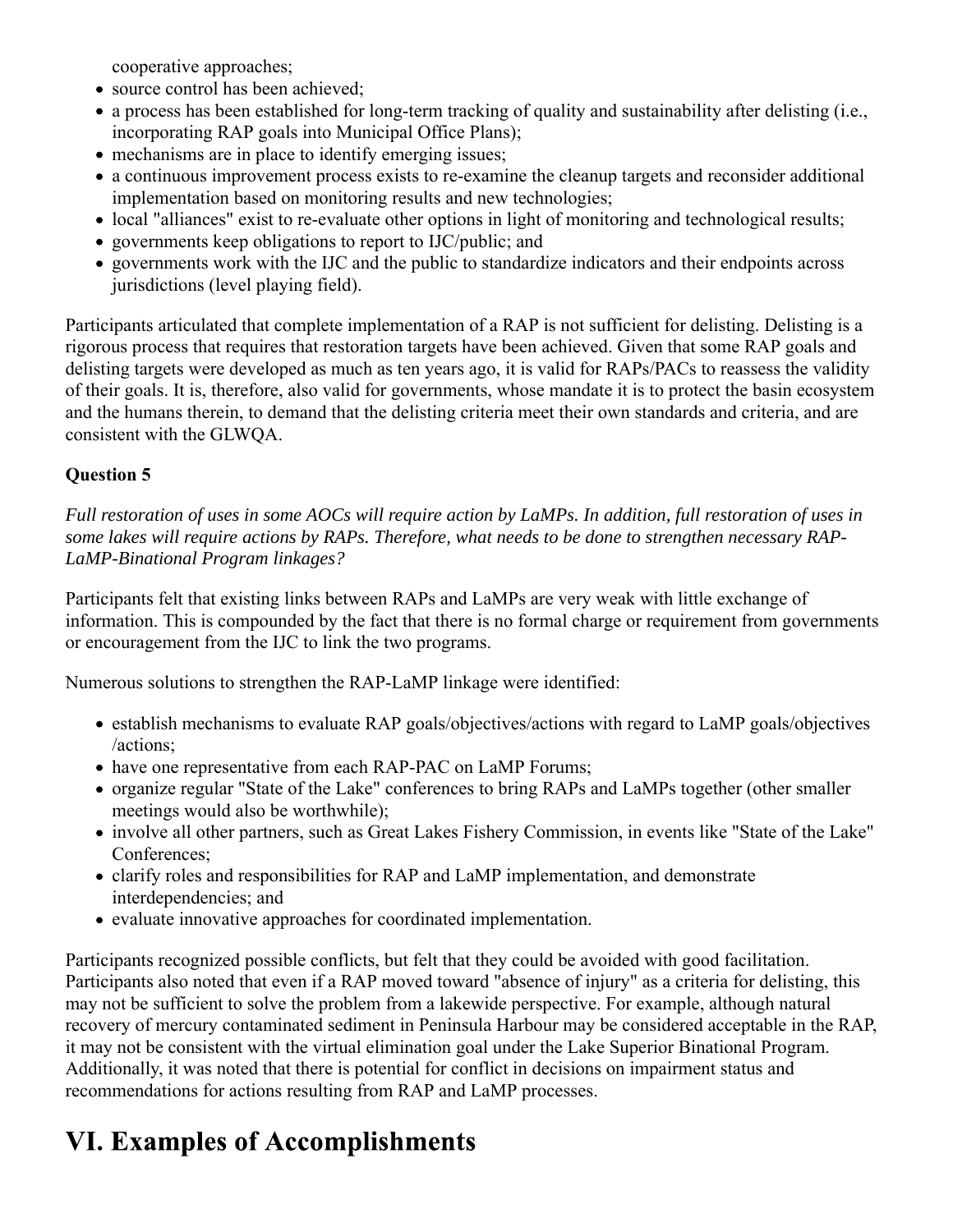The October 22<sup>nd</sup> public meeting also provided an opportunity to present case studies of measuring and celebrating progress. Following, are five case studies discussed at the meeting:

## **Lake Superior Binational Program**



The Lake Superior Binational Program (LSBP) was developed in 1991 by the federal governments of Canada and the United States, the province of Ontario, and the states of Michigan, Minnesota and Wisconsin to restore and protect the Lake Superior Basin. The LSBP committed its partners to expand, coordinate, and accelerate their environmental protection programs in two major areas:

• Initiating a zero discharge demonstration program aimed at achieving zero discharge of designated persistent bioaccumulative toxic substances, which may degrade the ecosystem of the Lake Superior basin. This and other program components related to chemical issues have been incorporated into the LaMP for Lake Superior.

Establishing a more comprehensive effort designed to identify impairments and restore and protect the Lake Superior Basin Ecosystem. This broader program includes habitat inventory, protection, and reclamation projects in the basin, and other components directed at economic and ecological sustainability.

The LSBP functions successfully because of the commitment of many partners. Agencies and Tribal organizations are represented by senior staff at the Management Task Force which oversees the LSBP. Technical and professional staff form the Lake Superior Work Group, the agency working committee. Individuals, interest groups and stakeholders from around the basin make up the Lake Superior Binational Forum, the public advisory committee composed of 12 Canadians and 12

"Without the involvement of communities in the Great Lakes Basin our progress will be slowed, if not, in some cases halted."

> David Hamilton, Mayor City of Thunder Bay

Americans. Both the Work Group and the Forum have a number of subcommittees which focus on topics of concern such as ecosystem objectives, sustainability, special designations, communications, habitat, pollution prevention, and zero discharge. In addition, the LSBP has active partnerships with other organizations around the lake, such as the Protected Area Managers and the Lake Superior Committee under the Great Lakes Fishery Commission. One major accomplishment of the Forum has been consensus on phaseout timetables for designated critical pollutants.

While the LSBP coordinated and accelerated activities of the partners, the Lake Superior Binational Forum provided the mechanism to reach multi-stakeholder agreements with an overarching vision statement entitled "Vision for Lake Superior". The Forum's Vision opens with the statement, "...water is life and the quality of water determines the quality of life." The Vision statement goes on to identify the desired future condition of the Lake Superior basin, including the strong linkage between sustainable ecology and economy, the role of individual citizens, and the need to address multiple resource management.

An important aspect of the LSBP is its strong recognition of the linkages between the land and lake. The LSBP's ultimate goal is to restore and protect the integrity of the Lake Superior basin ecosystem. Beyond the initial water quality focus, interrelated issues like terrestrial habitat and land use, which are related to economic and ecological sustainability, have been incorporated into the program. This was reflected in the crafting of the Ecosystem Principles and Objectives for the Lake Superior Basin, which organized the objectives into the areas of habitat, terrestrial wildlife, aquatic communities, developing sustainability, and human health.

The broadening of the LSBP has taken time, but already a number of successes have been realized. Certainly the LSBP agreement on a Vision and Ecosystem Objectives must be viewed as a significant milestone.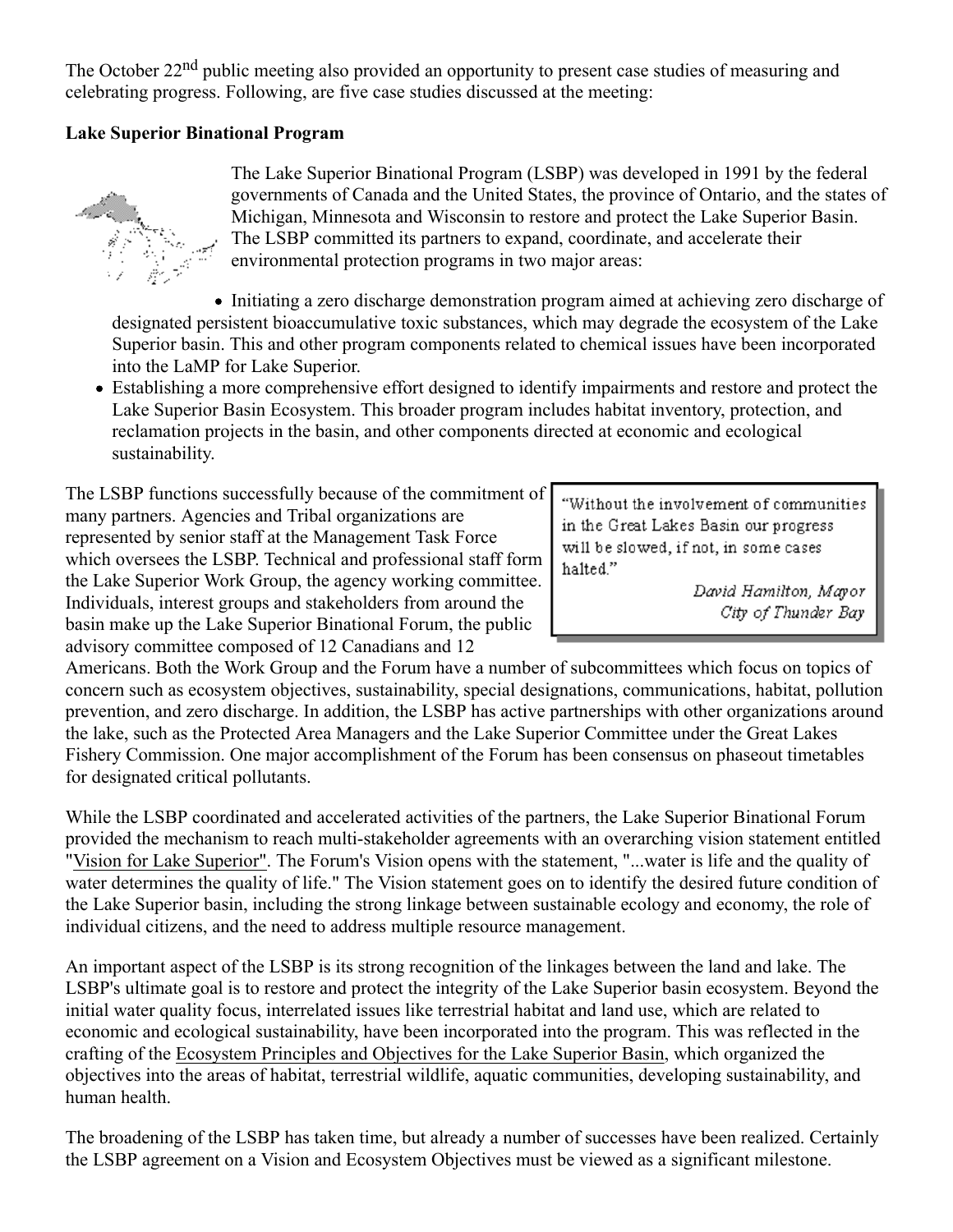Indicators to monitor progress towards the objectives have been proposed and implementation teams formed. Critical habitat in the basin has been identified and strategies for restoration and protection are under development, but many habitat projects have already been completed. New initiatives dealing with sustainability are also underway.

Through LSBP partnerships, the Lake Superior ecosystem can be both restored and protected. The goal of a sustainable, new condition is possible as the LSBP considers ecological and economic sustainability as one goal.

For further information, contact Jake VanderWal (Lake Superior Programs Office, 1194 Dawson Road, Thunder Bay, Ontario, phone: (807) 768-1826).

## **St. Louis River/Bay RAP**



The St. Louis River is the largest U.S. tributary to Lake Superior, draining 9, 412 km<sup>2</sup> of Minnesota and Wisconsin. The lower reaches of this river system are dominated by urban and industrial land uses, including a major port. The RAP was initiated in 1989 and nine of the fourteen use impairments have been identified (Table 1).

Significant remediation has occurred at three contaminated sites. At the USX site in Duluth, residual tar, contaminated water, solid waste, pipeline contents, PCB-laden

transformer liquids, ammonium sulfate stockpiles, and several acres of PAH-contaminated dredge spoil were identified and treated, landfilled, or recycled. Three areas of concern remain to be addressed at this site, including contaminated sediment.

Remediation at the Interlake site in Duluth has been largely completed, with 567,750 liters of water and 43,545 tonnes of contaminated soils (46% was thermally treated on-site and the rest was landfilled) having been treated. In addition, 176,450 kg of PAHs were destroyed.

At the head of Newton Creek in Superior, Murphy Oil upgraded its wastewater treatment system and initiated cleaning of an impoundment. Future work should address problems in Newton Creek proper and in Hog Island Inlet (which lies at the mouth of Newton Creek, in Superior Bay).

A project focusing on the Nemadji River (a tributary to the St. Table 1 - Use Impairments in St. Louis River/Bay

Louis River) has been completed, and a number of recommendations may reduce non-point pollution from redclay soils. Funds are being sought for implementation.

Mercury reduction has been the focus of a number of activities, most notably by the Western Lake Superior Sanitary District. Through a zero-discharge project and accompanying handbook, they have been pivotal in education projects and have also served as a mentor to smaller wastewater treatment plants in other parts of the basin.

Pollution prevention initiatives by industry include water reuse by Lake Superior Laundry, in Superior, which resulted in savings of 38 million liters per year. Similarly, Georgia Pacific, also in Superior, is working with their Duluth plant to utilize wastewater in the production of a feed additive.

Sewage issues have been addressed on both sides of the state

| Use Impairments                                  | <b>Status</b> |
|--------------------------------------------------|---------------|
| Restrictions on fish and<br>wildlife consumption | Impaired      |
| Degradation of fish and<br>wildlife populations  | Impaired      |
| Fish tumors or other<br>deformities              | Impaired      |
| Degradation of benthos                           | Impaired      |
| Restrictions on dredging<br>activities           | Impaired      |
| Eutrophication or<br>undesirable algae           | Impaired      |
| Beach closings                                   | Impaired      |
| Degradation of aesthetics                        | Impaired      |
| Loss of fish and wildlife<br>habitat             | Impaired      |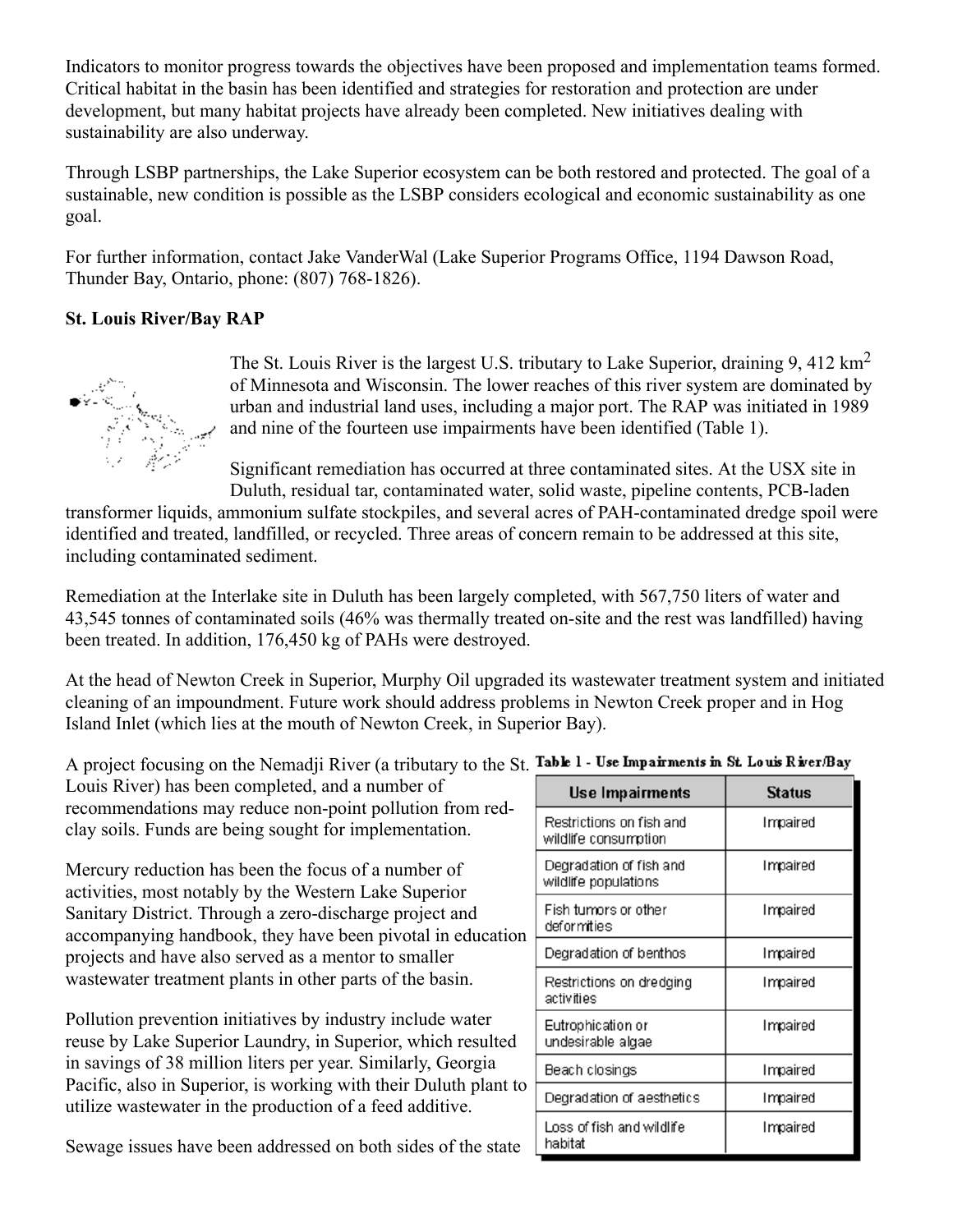line; Superior has prepared "sewershed" maps to assist in the

assessment of stormwater and Duluth has worked to minimize sewage bypass by actively reaching out to residents to reduce inflow and infiltration of clear water into the sanitary sewer system with a combination of inspections, education and financial assistance to homeowners.

Aquatic and wetland habitats in a portion of Keene Creek in Duluth have been restored with the removal of milled wood from former lumber mill operations and the restoration of wetland vegetation. Up to 5 meters in depth of boards and wood waste from former sawmills was found, sometimes immediately below the water surface.

A common tern nesting area was created on Wisconsin Point in Superior to provide a second local nesting site for these birds. Common terns are classified as endangered in Wisconsin, threatened in Minnesota, and a species of special concern nationally. In recent years they have nested at only seven locations in Minnesota and Wisconsin, with one of these being Interstate Island in the St. Louis River.

In response to development pressure, approximately 138 km<sup>2</sup> of riparian land within the St. Louis River watershed has been placed into public ownership. The State of Minnesota purchased 89 km<sup>2</sup> and Minnesota Power donated 24 km<sup>2</sup> in the upper reaches of the St. Louis River. The State of Wisconsin purchased 24 km<sup>2</sup> in the lower portion of the river, including most of the steep, red-clay, highly erodible Red River watershed and about 8 kilometers of St. Louis River shorelands.

The St. Louis River Citizens Action Committee has recently obtained non-profit organization status. This body coordinates/facilitates a range of community-oriented activities designed to involve citizens, in a "hands-on" fashion, in the RAP.

For further information, contact Karen Plass (CAC Executive Director, 394 Lake Ave. South, Room 303a, Duluth, MN 55802, phone:(218) 733-9520, e-mail: slrcac@cp.duluth.mn.us); Brian Fredrickson (Lake Superior Coastal Non-point Coordinator, Minnesota Pollution Control Agency, Duluth Government Center, Suite 704, 320 West Second St., Duluth, MN 55802, phone: (218) 723-4663, e-mail: brian.fredrickson@pca.state.mn.us); or Nancy Larson (Lake Superior LaMP Coordinator, Wisconsin Department of Natural Resources, 810 W. Maple St., Spooner, WI 54801, phone: (715) 635-4075, e-mail: larson@dnr.state.wi.us).

## **Thunder Bay RAP**



Thunder Bay is located on the north shore of Lake Superior. The AOC extends about 28 km along the shoreline and up to 9 km offshore. Water quality problems are primarily a result of discharges from the pulp and paper products and wood preservation industries. Four pulp and paper mills currently operate in the AOC: Avenor, Provincial Papers, Abitibi-Price, and Thunder Bay Packaging.

Fish and wildlife populations and habitat are impaired due to shoreline hardening, pollutants, and mill waste. Habitat improvements have resulted from the dredging of these wastes, decreased organic loadings, and the installation of secondary treatment plants at the mills. However, habitat in the AOC is not expected to return to conditions prior to industrialization. Walleye

"Those of us within the Great Lakes family are very aware of our collective successes, but the time is right to trumpet our horns and share our accomplishments..."

> Bob Hartley, Chair Thunder Bay Public Advisory Committee

spawning habitat that has been created is being actively used. Fish populations which were originally limited by low levels of oxygen and high biological oxygen demand are now characterized by increased fish presence and a wider variety of species. An effort to rehabilitate lake trout affected by lamprey predation has proved to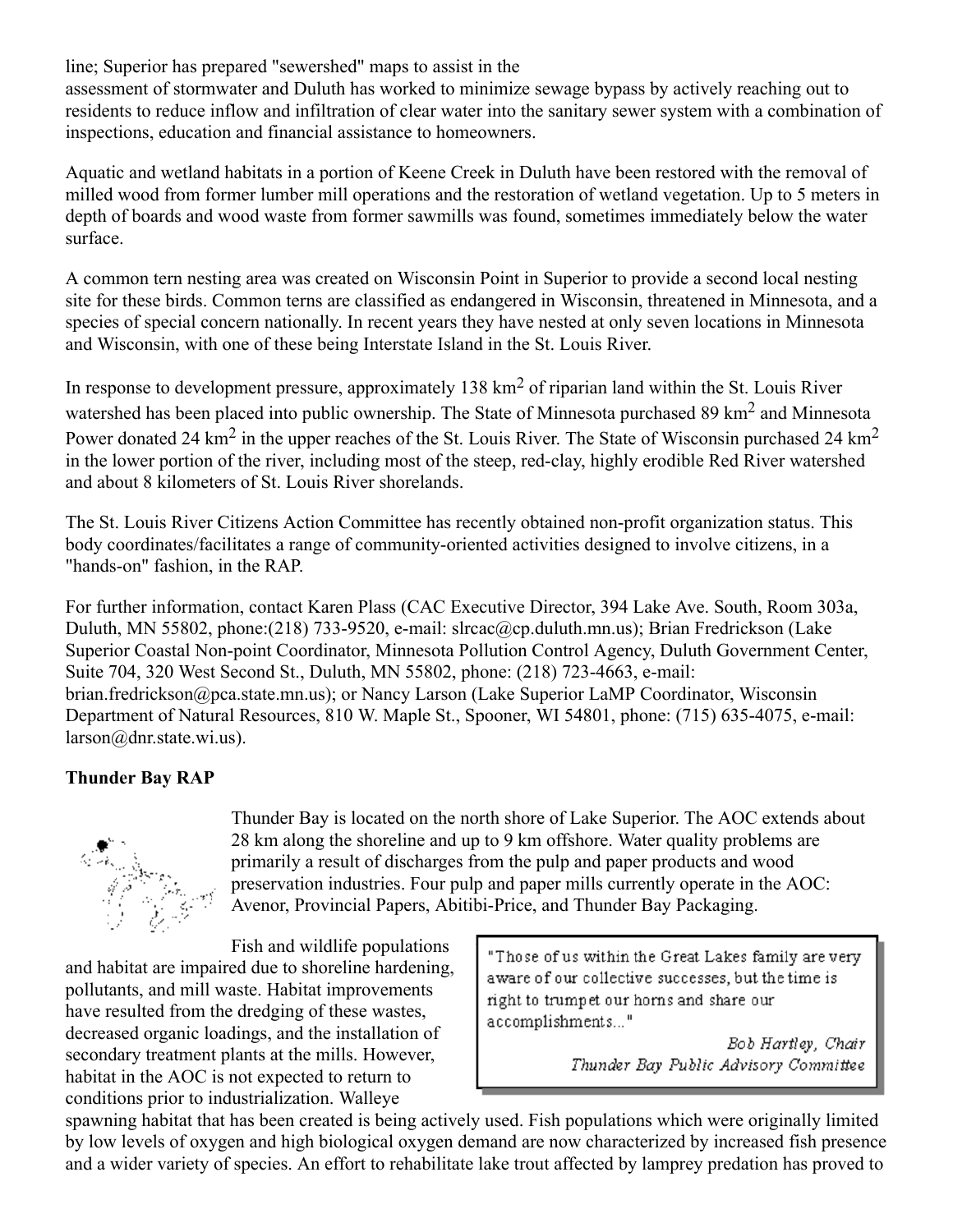be extremely successful. Some areas in Thunder Bay now yield lake trout harvest similar to historic levels.

Local observations of fish tumors are similar to those found in relatively pristine areas and are not clearly linked to measurable pollutants. No incidences of deformities in cormorants have been reported recently (1996), furthermore, the cormorant population has increased by 10 percent in the last three years.

Fish advisories due to mercury have been lifted for smaller size classes. This reflects significant decreases in mercury loadings to the system following the closing of a chlor-alkali plant in 1977. Historic anoxia due to high organic enrichment previously resulted in the complete absence of benthos in large zones of the AOC. Loading reductions again are responsible for improved conditions. As a consequence of source control and navigational dredging, benthic populations in the Thunder Bay AOC are improving, and a period of natural recovery is required for further improvement.

A major obstacle to full environmental recovery is contaminated sediment associated with the Northern Woods site. As of August 1997, a sediment cleanup has begun, jointly funded by industry and the provincial and federal governments to address the most seriously polluted zones. This \$9.3 million remedial action will substantially advance the RAP, and contribute to improved benthic, fish, and wildlife populations. Further sediment treatment and the creation of habitat zones will begin in Spring 1998.

Process changes and enhanced effluent treatment at Avenor, Abitibi, and Provincial Papers (voluntary and MISA/CEPA regulations) have resulted in improved effluent quality and subsequently, improved receiving water quality. Changes at Avenor (bleached kraft pulp mill) have resulted in non-detectable levels of dioxins and furans.

The City of Thunder Bay has completed an assessment of stormwater loadings and combined sewer overflows and has developed options for upgrading the primary wastewater treatment plant. A pilot plant evaluation is underway to determine the most effective treatment technology. In addition, the City has made improvements to washroom facilities/septic systems based on recommendations from PAC Chippewa Beach Subcommittee.

Aesthetics are improving due to the continued efforts by the municipalities to enhance the waterfront by activities such as removing old wooden structures and abandoned works, and the creation of park land with habitat features. Overall, 70% of actions to be taken to restore beneficial uses in the Thunder Bay AOC have been implemented, and beneficial uses are being restored incrementally, as illustrated in Figure 3.

Public involvement continues to form a significant and successful component of RAP activities. Thousands of people have engaged in activities including the Great Lake Superior Cleanup and Wake up to Your Waterfront which was expanded in 1997 to an entire community cleanup. Lake Superior Day, an annual community celebration of Lake Superior, continues to attract newly participating communities and thousands of citizens. Community partnerships are being developed through Thunder Bay 2002. This green community initiative encourages water and energy efficiency, waste reduction and green space naturalization among homeowners.

For further information, contact Jake VanderWal (Lake Superior Programs Office, 1194 Dawson Road, Thunder Bay, Ontario, phone: (807) 768-1826, fax: (807) 768-1889); or Bob Hartley (PAC chair, phone: (807) 683-5832).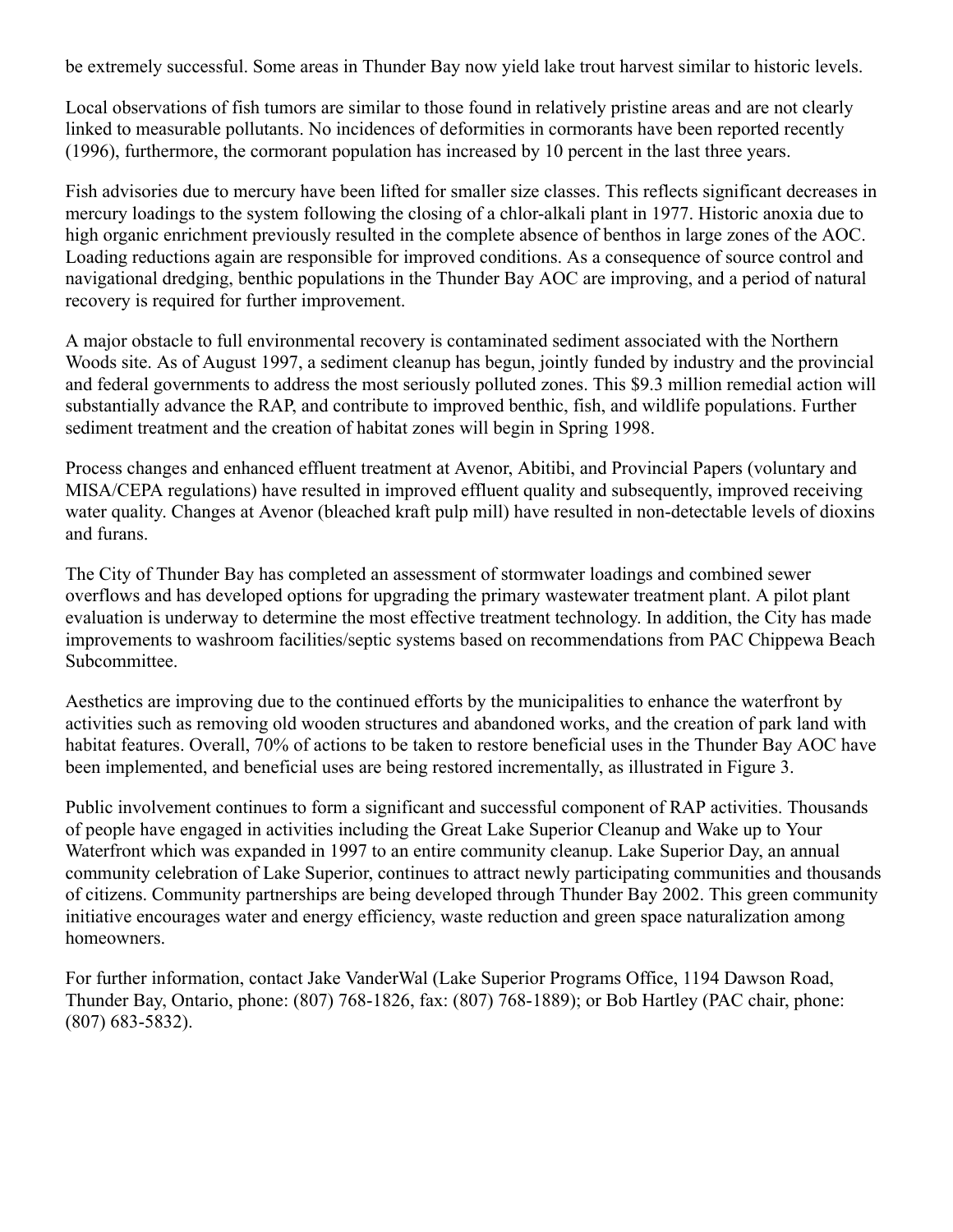

Figure 3. Progress on RAP implementation and achievement of delisting targets in Thunder Bay AOC.

### **Deer Lake/Carp River RAP**



Deer Lake, a 367 hectare (906 acre) impoundment, is located in Marquette County in Michigan's Upper Peninsula. The Deer Lake AOC includes Carp Creek, Deer Lake, and Carp River. The Deer Lake watershed is relatively small, covering roughly 93 km (36 mi) of prime forested land. Mining iron ore is the major industry in the area, occurring outside the watershed. The city of Ishpeming is located southeast of the lake. A RAP for the Deer Lake AOC was initially prepared by the Michigan Department of Natural

Resources (DNR) in 1987. The RAP has been updated periodically since that time.

Mercury contamination of fish in Deer Lake and its major tributary, Carp Creek, is the use impairment of concern. Fish in Deer Lake were contaminated with mercury in excess of the U.S. Food and Drug Administration action level and the Michigan Consumption Advisory level. Fish consumption and health advisories were issued for these waters in 1981 and 1982 and remain in effect. Studies of fish-eating birds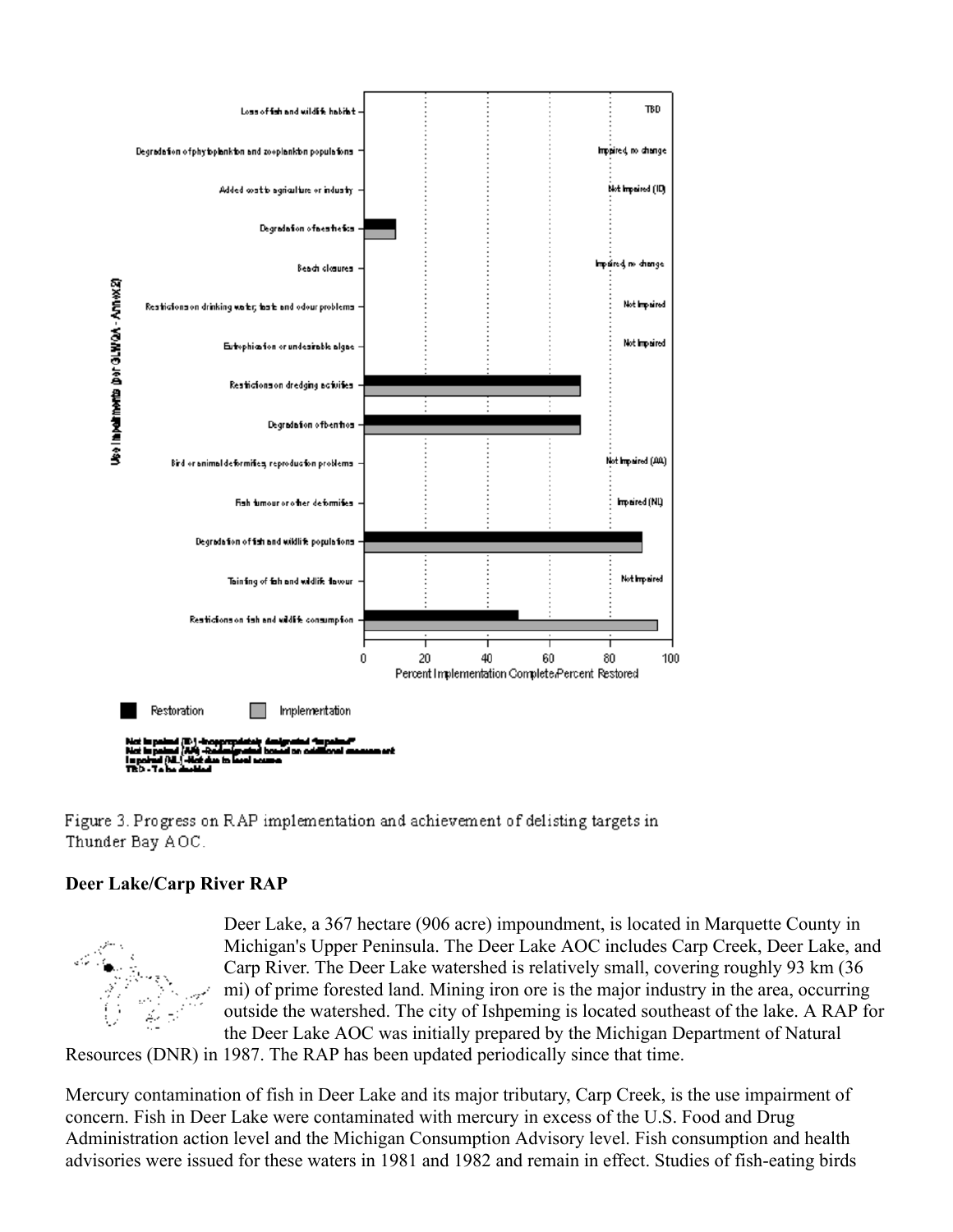such as herons, kingfishers, and bald eagles in the AOC indicate elevated concentrations of metals.

Elevated levels of other metals have been observed, but have not been implicated in causing use impairments. A comparison of metals content of Deer Lake sediment with that of other lakes in the Upper Peninsula indicated mercury, copper, chromium, and nickel were higher in Deer Lake sediment than in most other lakes. Also, previous to 1985, excessive nutrient concentrations were found in the lake due to inadequate treatment of municipal waste.

Historically, the major source of mercury was mining processes. Laboratories in Ishpeming, one opened in 1929 and the other in 1948, used mercuric chloride in ore assays and research. Spent reagents were poured down drains connected to the sewer system. Mercury passed through the old Ishpeming wastewater treatment plant and combined sewer overflows. Spent mercury disposal was curtailed in 1981 when contamination of fish and sediment was discovered.

Construction of a new secondary wastewater treatment plant with nitrogen and phosphorus removal was initiated in 1984 and resolved the historical eutrophication problem in Deer Lake. Separation of storm sewers and sanitary sewers was accomplished at the same time. The total project cost was almost \$20 million.

In the fall of 1984, a Consent Judgment was signed between the DNR and Cleveland Cliffs Iron (CCI), a major source of the ore, outlining a 10-year plan for monitoring and restoration of Deer Lake. At that time, the water level of Deer Lake was drawn down to the lowest possible level to kill most of the resident fish and minimize human and wildlife exposure. In 1986, rotenone was used to kill the remaining fish. The Consent Judgment also required CCI to operate the Deer Lake dam in such a fashion that the Deer Lake impoundment would be held at its maximum surface elevation to limit the transformation of sediment bound mercury to methylmercury. The impoundment was refilled in 1987.

The Consent Judgment was modified in 1992 with CCI responsible for monitoring mercury in northern pike. In order to comply with the modified Consent Judgment, a one-year benthic community and sediment metals study was initiated. In 1996, an extensive fish sampling program was required of CCI by the modified Consent Judgment.

Recent sampling of fish indicated that mercury levels remain elevated but are reducing at a slow rate. Benthic sampling indicated that mercury levels in Deer Lake sediment remain elevated. Nutrient monitoring also indicates that Deer Lake, though still eutrophic, will no longer be considered hypereutrophic. Using available mercury monitoring data and considering northern pike between 56 and 66 cm in length, a general decreasing trend for mercury concentrations is apparent (Figure 4). However, the mean mercury concentrations for fish fillets still exceed the Michigan Department of Community Health fish consumption advisory level.

The goal of the restoration plan identified in the RAP is to create an uncontaminated fishery in the lake and its tributaries. Following eradication of fish in 1986-87, the DNR introduced 15,000 stunted adult yellow perch, followed by almost a million walleye fry. Northern pike established in the lake naturally and walleye fry were stocked for four years. DNR fisheries biologists suggest that natural walleye reproduction has been sustained.

As a result of the remedial actions, a recreational fishery has developed since the restocking of Deer Lake. The DNR has designated the lake as a catch and release fishery in order to eliminate fish consumption, while still providing recreation opportunities. The catch and release

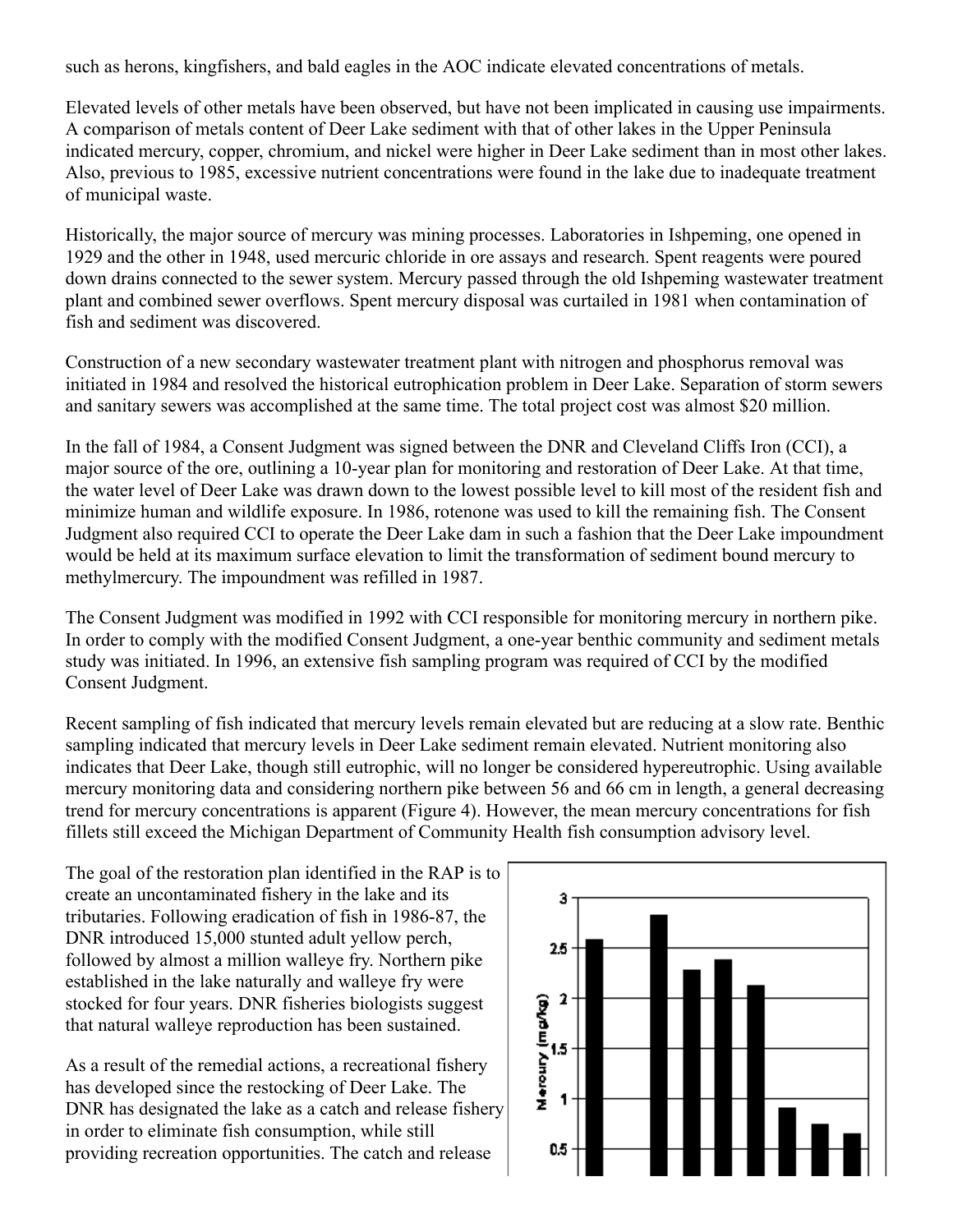fishery in Deer Lake has gained attention from anglers throughout the midwest because of the outstanding pike fishery. In addition, in 1993, the local Trout Unlimited chapter in Marquette and the U.S. Department of Agriculture-Natural Resources Conservation Service jointly organized a bank stabilization project on the Carp



Figure 4. Decreasing mercury levels in northern pike at Deer Lake AOC.

River below Deer Lake to improve the trout fishery habitat in the area.

Continued monitoring will indicate whether mercury levels in the Deer Lake ecosystem will eventually fall to levels found elsewhere in Michigan. At this point in time, all planned remedial actions have been completed, or are in the process of implementation. Also, area residents report the reoccupation of abandoned bald eagle nests with successful broods. From a local perspective, area residents have formed a community group for the AOC. A public meeting was held last September where stakeholder groups identified goals and selected community members to represent the stakeholder group. Key future projects include formation of the community group, identification of local goals, and continued review and updating of the Deer Lake RAP.

In summary, there has been significant progress in the Deer Lake AOC. Examples include:

- construction of the Ishpeming Wastewater Treatment Plant and separation of storm and sanitary sewers was completed;
- actions were taken to minimize human and wildlife exposure;
- natural reproduction of the walleye fishery has been sustained in the lake;
- mercury levels in fish remain elevated but are reducing;
- Deer Lake is no longer hypereutrophic;
- the fishery in Deer Lake has gained regional and national attention;
- all planned remedial actions have been completed, or are in the process of implementation; and
- community groups are taking an interest in the continuing effort.

For additional information, contact Sharon Baker (Department of Environmental Quality, Surface Water Quality Division, P.O. Box 30273, Lansing, MI 48909-7773, phone: (517)335-3310, e-mail: bakers@state.mi.us); Carl Lindquist (Marquette Soil Conservation District, 1030 Wright Street, Marquette, MI 49855, phone: (906)226-2461, e-mail: lindq@mail.portup.com); or Scott Chilman (Chair, Deer Lake Public Advisory Council, 102 South Main Street, Ishpeming, MI 49849, e-mail: sc@ellerbruch.nmu.edu).

### **Nipigon Bay RAP**



Nipigon Bay is located at the most northern point of Lake Superior, approximately 110 kilometers northeast of Thunder Bay. The AOC spans over 200 square kilometers in area, within a watershed of over 38,000 square kilometers. Two communities are located in the vicinity of the Bay, Red Rock (population: 1,400) and Nipigon (population: 2,400). Use impairments in the area were primarily the result of discharges from Domtar Packaging Ltd., the accumulation of bark, wood fiber, and other organic matter from historic log drives, and the discharges from the Nipigon and Red Rock

water pollution control plants. Excessive flow variations and water level fluctuations resulting from hydrogeneration on the Nipigon River were also a concern.

Consumption advisories are in effect for chinook and lake trout due to toxaphene, and yellow perch due to mercury. The advisories are not, however, a result of sources within the AOC. Although historically there have been complaints by local citizens of fish tainting, there have been no recent reports of fish or wildlife tainting since the inception of the RAP program. Significant mill process changes that have occurred during the course of RAP implementation has resulted in reduced discharges of chlorinated phenols, the agents responsible for tainting. Incidence of fish tumors are comparable to background levels.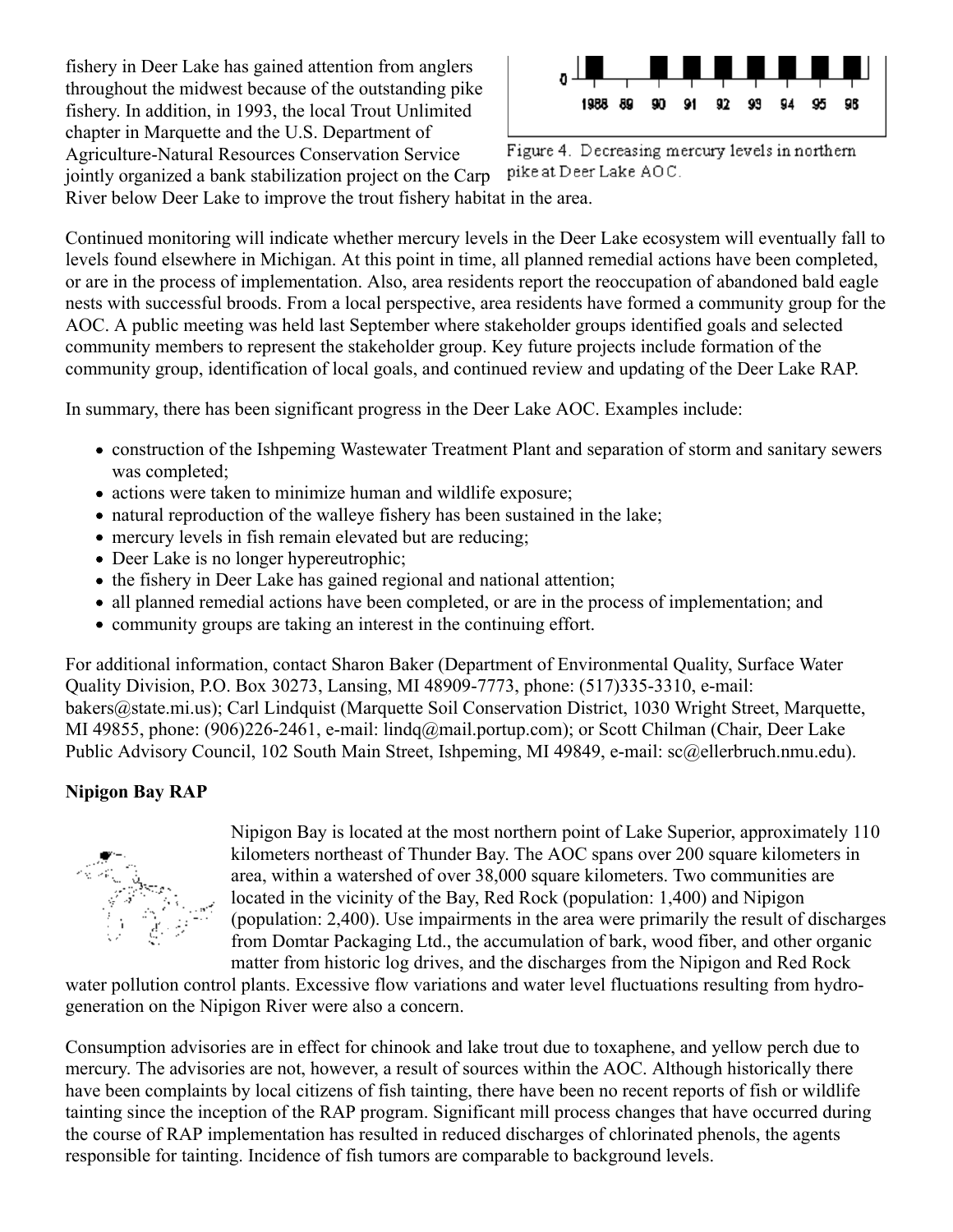Actions to enhance healthy walleye and trout include habitat creation, stocking of adult walleye, a comprehensive water flow control strategy with Ontario Hydro, and over \$30 million invested for effluent improvements at Domtar. Benthic communities have also responded to the mill upgrades, and the area of degradation now represents less than 1 percent of the spacial extent of the AOC. No further remedial strategies are planned to improve sediment quality. Natural recovery will continue to be monitored.

The foaming and odor problem at Domtar mill has been abated. Odor problems continue to arise from the Nipigon Sewage Treatment Plant and will remain an issue until its upgrade is completed. Although algae have been observed on walleye spawning grounds, subsequent investigations have shown that walleye spawn in these areas successfully. The charaphytic algae requires oligotrophic to mesotrophic conditions, and indicates the absence of eutrophic conditions for the AOC in general.

Based on remedial actions to date, which have included aquatic habitat restoration, and effluent treatment at the Domtar Packaging Ltd, a great deal of progress has been made in this AOC. Implementation of recommended actions are currently 95 percent complete (Figure 5). Overall, environmental recovery is such that the RAP Team and PAC estimate that restoration of beneficial uses is close to being fully achieved.

For further information, contact Ken Cullis (Lake Superior Programs Office, 1994 Dawson Road, Thunder Bay, Ontario, phone: (807) 768-2106, e-mail: kcullis@baynet.net).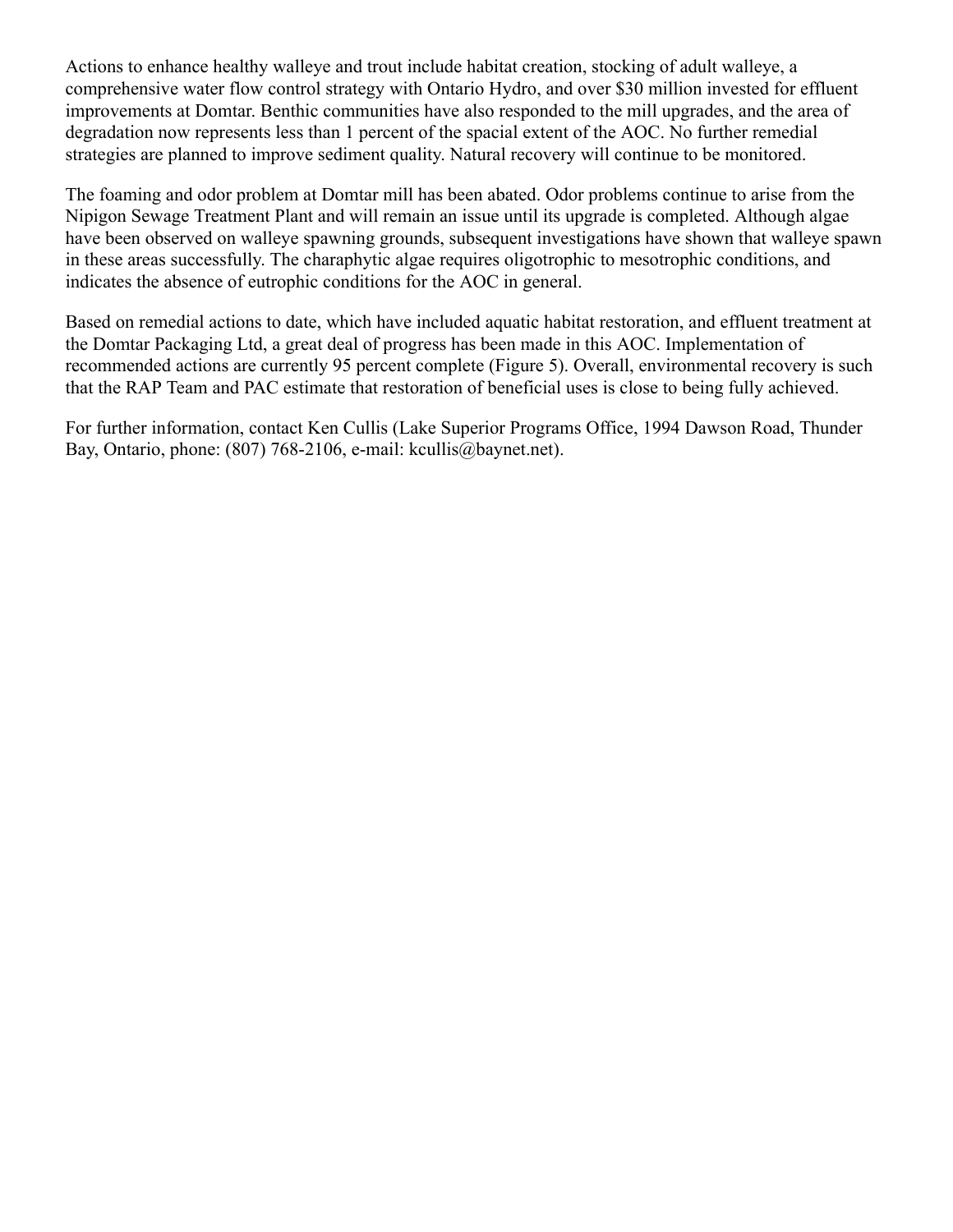

Figure 5. Progress on RAP implementation and achievement of delisting targets at Nipigon Bay AOC.

# **VII. Summary and Recommendations**

In general, participants felt that RAP and LaMP processes are sound, but implementation can be improved in many places. Further, the value and benefits of such community-based processes have not been clearly nor broadly communicated. Continuous and vigorous oversight of these RAP and LaMP processes by governments and local stakeholders will be needed to ensure that we achieve the desired ecosystem results.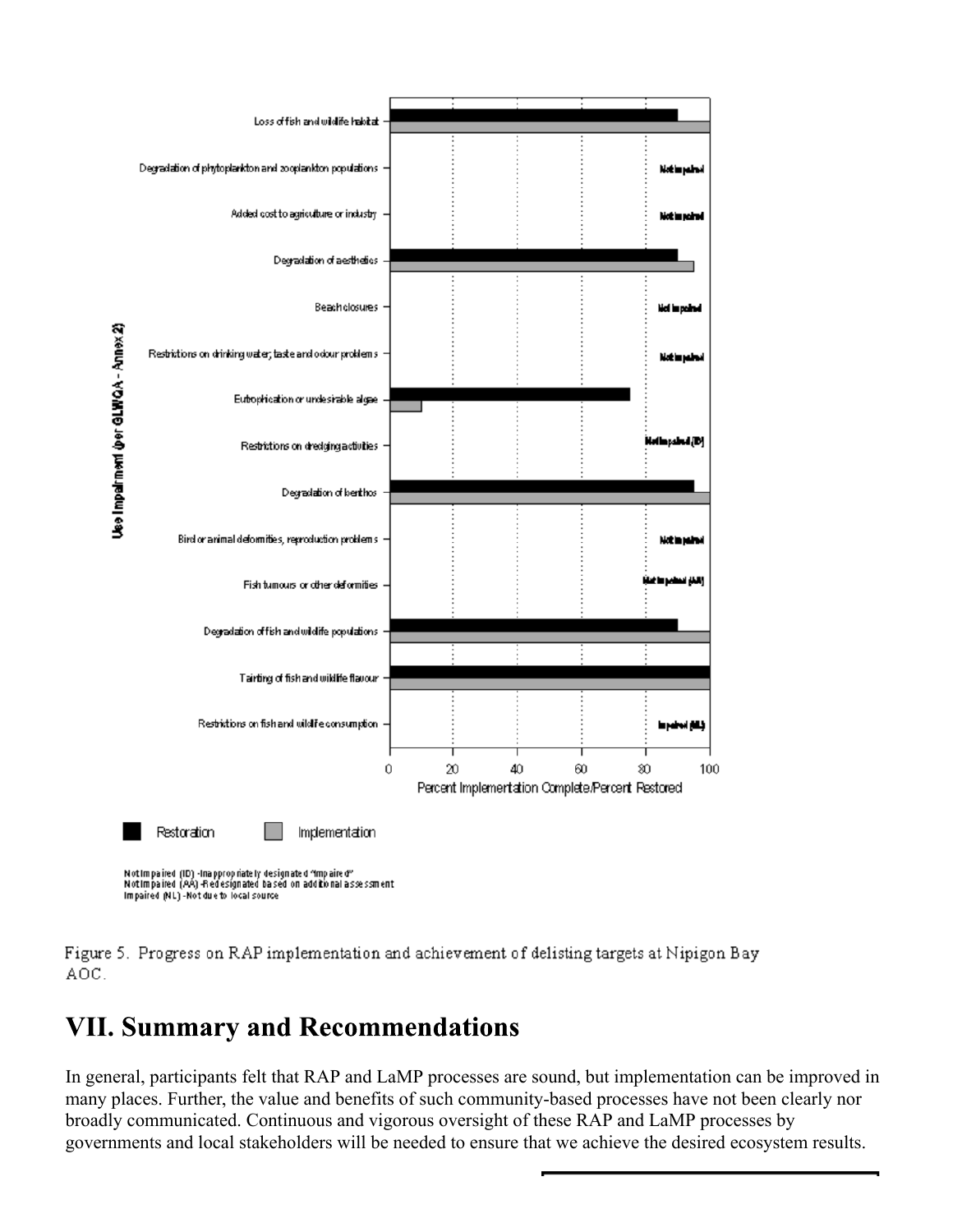Measuring and celebrating incremental progress through RAPs and LaMPs will be essential to sustaining momentum and necessary long-term commitments. Key findings from this WQB public meeting include:

• there was strong agreement that delisting is not the ultimate goal of RAPs and LaMPs - the goal is restoring beneficial uses in AOCs and the Great Lakes;

"Like all long-term endeavors, ecosystem recovery and sustainability will be accomplished through incremental steps. We must be patient and we must press on." Vic Shantora, Canadian Co-Chair Great Lakes Water Quality Board

- it is critical that agencies continue to provide resource support and help facilitate RAPs and LaMPs;
- there is a need to sustain momentum of RAP and LaMP processes to be able to achieve to long-term goals of restoring uses as called for in the GLWQA.

Key recommendations from the public meeting steering committee and WQB include:

- the IJC, Parties, Jurisdictions, and RAP/LaMP groups must place greater emphasis on reporting on both process milestones (e.g., securing funding for implementation, the number of permits/control orders issued, etc.) and ecosystem milestones (e.g., environmental and ecosystem results as defined in Annex 2 of the GLWQA) to help build a record of success;
- the Parties, Jurisdictions, and RAP/LaMP groups need to operationalize the concept of measuring and celebrating incremental progress through the use of graphics which measure the degree of use restoration (see Figures 2, 3, and 5) or some other creative, measurable techniques; and
- Commissioners from the IJC must become "champions" of celebrating incremental progress in restoring uses at both the local and lakewide level (i.e., they must become much more active in helping celebrate incremental progress at RAP and LaMP stakeholder meetings).

# **VIII. Literature Cited**

Environment Canada and U.S. Environmental Protection Agency. 1994. Progress in Great Lakes Remedial Action Plans: Implementing the Ecosystem Approach in Great Lakes Areas of Concern. Toronto, Ontario and Chicago, Illinois. 210 pp.

Great Lakes Water Quality Board. 1996. Position Statement on the Future of the Great Lakes Remedial Action Plans. Windsor, Ontario. 16 pp.

International Joint Commission. 1985. Great Lakes Water Quality Board Report. Windsor, Ontario. 212 pp.

International Joint Commission. 1997. 1995-97 Priorities and Progress Under the Great Lakes Water Quality Agreement. Windsor, Ontario. 134 pp.

Water Resources Board of the Finger Lakes - Lake Ontario Watershed Protection Alliance, Great Lakes Water Quality Board of the International Joint Commission, and New York State Department of Environmental Conservation. 1997. Linking Local Watershed Management Efforts Across the Lake Ontario Basin. Communications Services, New York State Agricultural Experiment Station, Geneva, New York. 52 pp.

## **Appendix 1 - Agenda for Thunder Bay Workshop**

## **MEASURING AND CELEBRATING INCREMENTAL PROGRESS IN RESTORING THE GREAT LAKES**

WEDNESDAY, OCTOBER 22, 1997; THUNDER BAY, ONTARIO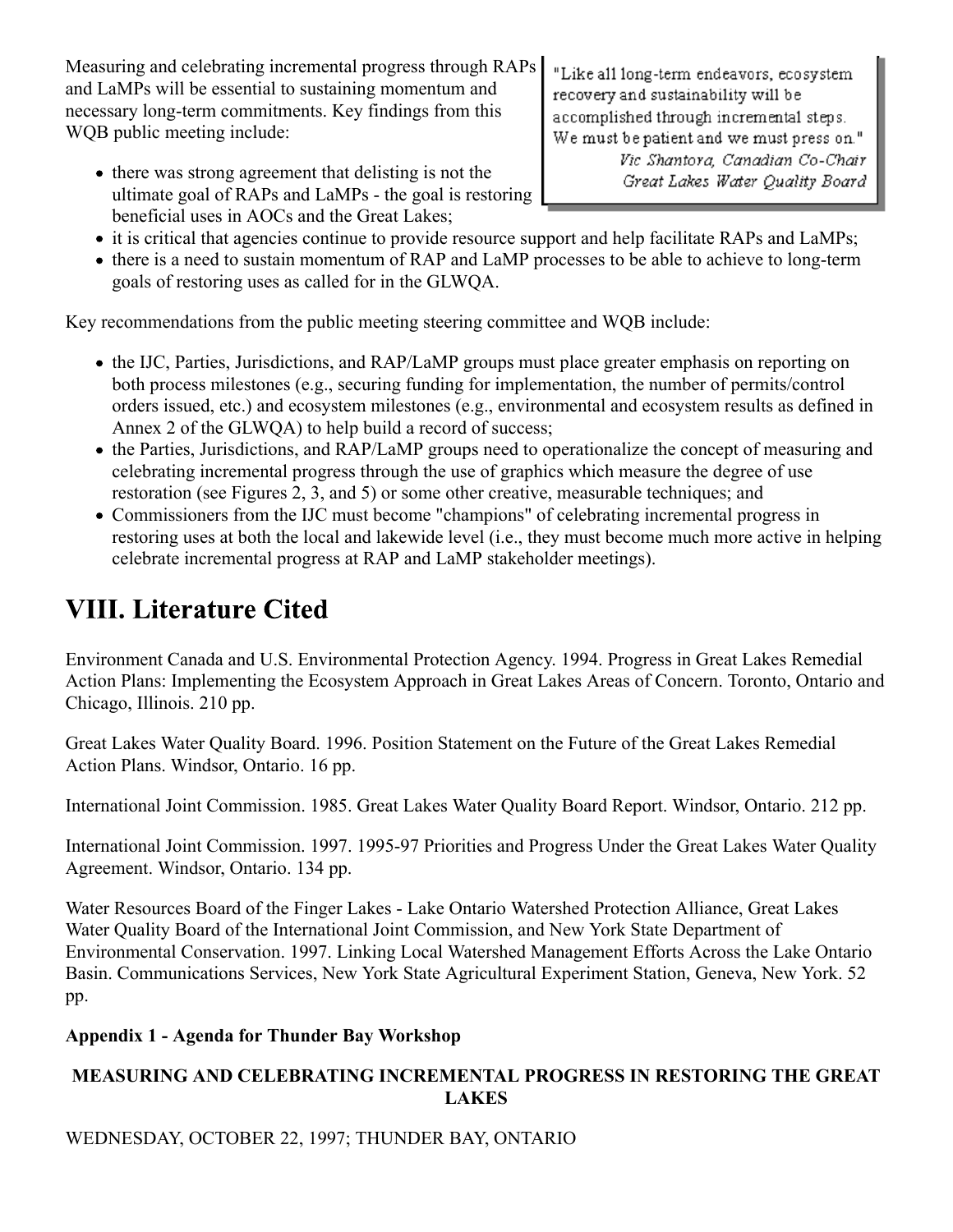|                          | 9:00-9:05 AM Welcome to Thunder Bay                                                                                                                                                                    |
|--------------------------|--------------------------------------------------------------------------------------------------------------------------------------------------------------------------------------------------------|
|                          | 9:05-9:15 AM Welcome from Water Quality Board and Introductions<br>(V. Shantora and D. Ullrich)                                                                                                        |
|                          | 9:15-9:30 AM Water Quality Board Challenge                                                                                                                                                             |
|                          | • Measuring incremental progress (H. Tosine)<br>• Classifying AOCs by stage of restoration (G. Krantzberg)                                                                                             |
| 9:30-10:30               | RAP-LaMP Progress (Moderator: G. Sherbin)                                                                                                                                                              |
| AM                       | • Lake Superior Binational Program (E. Iwachewski and J. Jackson)<br>• St. Louis River/Bay (K. Plass)<br>• Thunder Bay (P. Morash)<br>• Deer Lake- Carp River (J. Bredin)<br>• Nipigon Bay (K. Cullis) |
| 10:30-10:35<br>AM        | Charge to Breakout Groups (G. Krantzberg)                                                                                                                                                              |
| 10:35-10:45<br>AM        | Coffee Break                                                                                                                                                                                           |
| 10:45-12:30<br><b>PM</b> | Breakout Group Discussions (4 facilitated sessions) (Facilitators: G. Krantzberg, E.<br>Iwachewski, P. Morash, J. Hartig)                                                                              |
|                          | 12:30-1:30 PM Lunch (with luncheon address)                                                                                                                                                            |
|                          | 1:30-2:10 PM Report Out From Breakout Groups                                                                                                                                                           |
|                          | 2:10-3:40 PM Facilitated Plenary Discussion of Advice to WQB and IJC (Facilitators: G. Krantzberg and J.<br>Hartig)                                                                                    |
|                          | 3:40-3:50 PM Response From WQB Members (V. Shantora and D. Ullrich)                                                                                                                                    |
|                          | 3:50-4:00 PM Opportunity to Identify Other Issues Relative to Measuring and Celebrating Incremental<br>Progress Which Should be Profiled to the IJC                                                    |
| 4:00 PM                  | Adjournment                                                                                                                                                                                            |

### QUESTIONS FOR BREAKOUT GROUPS

Breakout Group A (Facilitator: J. Hartig)

- Are the RAP/LaMP processes working and achieving environmental results, or is there a better way?
- The WQB recommended a step-wise approach to restoring beneficial uses. What are the best ways to measure and make known incremental progress in restoring uses?

Breakout Group B (Facilitator: P. Morash)

- Are the RAP/LaMP processes working and achieving environmental results, or is there a better way?
- Federal, state, and provincial governments are undergoing devolution of responsibilities. Considering this, what are the appropriate roles of federal, state/provincial, and local governments in communicating and celebrating improvements in restoring uses?

Breakout Group C (Facilitator: G. Krantzberg)

- Are the RAP/LaMP processes working and achieving environmental results, or is there a better way?
- The Great Lakes Water Quality Agreement calls for the selection of remedial measures to restore uses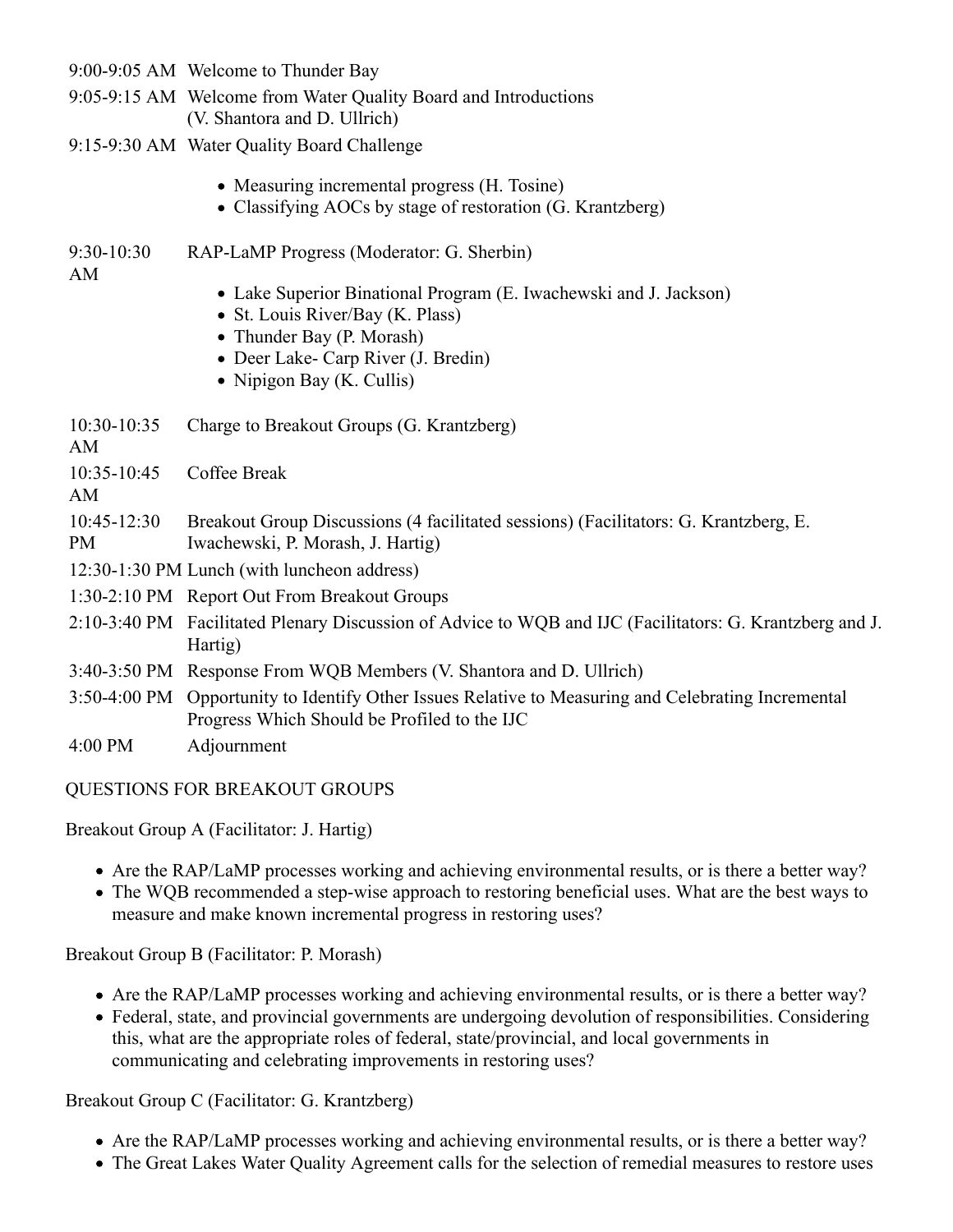in RAPs. Under what conditions is it acceptable to assert that all reasonable remedial and preventive actions have been taken to restore uses?

Breakout Group D (Facilitator: E. Iwachewski)

- Are the RAP-LaMP processes working and achieving environmental results, or is there a better way?
- Full restoration of uses in some AOCs will require actions by LaMPs. In addition, full restoration of uses in some lakes will require actions by RAPs. Therefore, what needs to be done to strengthen necessary RAP-LaMP-Binational Program linkages?

### **Appendix 2 - List of Participants**

Antoinette Bragnalo Lake Superior Programs Office (807) 344-2002 Lisa Brandt University of Minnesota Jim Bredin Michigan Dept. of Environmental Quality (517) 335-4232 Kelly Burch Pennsylvania Dept. of Environmental Protection (814) 332-6816 Will Carmean Thunder Bay PAC Ken Cullis Lake Superior Programs Office (807) 768-2106 John deBakker Ontario Ministry of Environment (807) 475-1688 Doug Dodge Ontario Ministry of Natural Resources (705) 755-1805 Richard Draper New York State Dept. of Environmental Conservation (518) 457-1158 George Elmaraghy Ohio EPA (614) 644-2041 Danny Epstein Environment Canada (416) 739-5832 Audrey Ferguson Jackfish PAC (802) 825-9214 John Ferguson Jackfish PAC (802) 825-9214 Marilyn Fesnak Ontario Ministry of Environment (807) 475-1714 Michael Goffin Environment Canada (416) 739-4936 Margaret Guerriero U.S. EPA (312) 886-0399 Gary Gulezian U.S. EPA (312) 886-5870 David Hamilton Mayor, City of Thunder Bay (807) 625-3600 John Hartig International Joint Commission (519) 257-6711 Bob Hartley Thunder Bay PAC (807) 683-5832 Dan Helwig Minnesota Pollution Control (612) 296-7215 Mervi Henttonen Lakehead Region Conservation Authority (807) 344-5857 Brian Honan Peninsula Harbour PAC Patricia Inch Ontario Ministry of Environment (807) 475-1723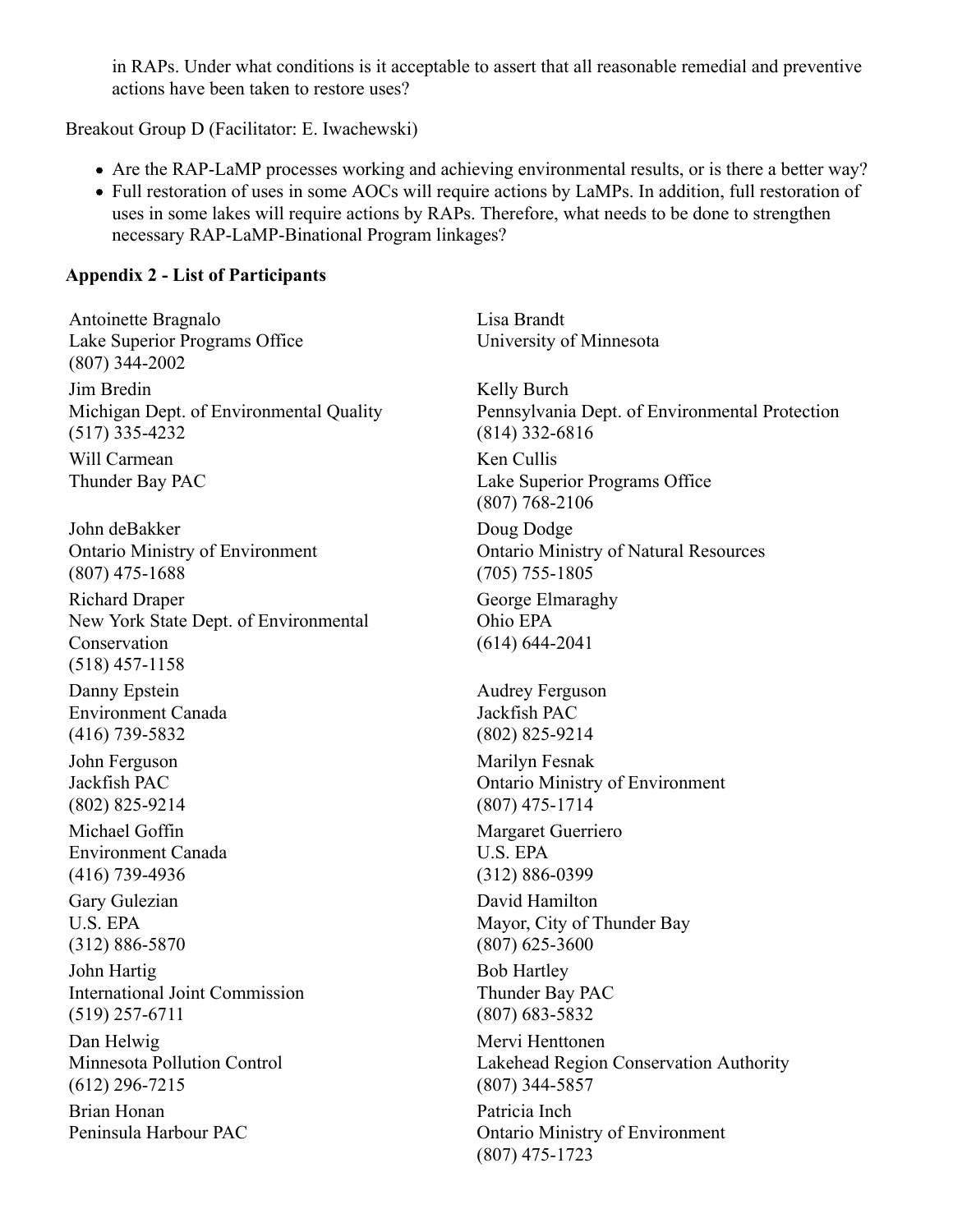Ed Iwachewski Lake Superior Binational Program (807) 768-2105

John Jackson Lake Superior Binational Forum (519) 744-7503

Bob Klapprat Ontario Ministry of Natural Resources (807) 473-3073

Nancy Larson Wisconsin Dept. of Natural Resources (715) 635-4075

Craig Mather Metro Toronto & Region Conservation Authority (416) 661-6600

Kathryn McKenzie St. Louis River CAC (715) 394-4052

Ellen Mortfield Lake Superior Programs Office (807) 344-2002

Rita Nicholas Lake Superior Programs Office (807) 768-2100

Bruce Pritchard Nipigon Bay RAP (807) 577-3757

Vic Shantora Environment Canada (819)953-1114

Steve Suke Lakehead Region Conservation Authority (807) 344-5857

Helle Tosine Ontario Ministry of Environment (416) 325-7450

Jake VanderWal Lake Superior Programs Office (807) 768-2102

#### **Appendix 3 - Luncheon address by David Hamilton, Then Mayor of Thunder Bay**

Dave Jackson Ontario Ministry of Natural Resources (807) 887-5000

Rimi Kalinauskas Environment Canada (416) 739-5836

Gail Krantzberg Ontario Ministry of Environment (416) 314-7973

Percy Magee U.S. Department of Agriculture, Ohio (419) 245-2514

Howard McCormick St. Louis River RAP (218) 525-2060

Patrick Morash Lake Superior Programs Office (807) 768-2102

Don Murray Ontario Ministry of Environment (807) 475-1690

Karen Plass St. Louis River CAC (218) 733-9520

Len Senyshyn Ontario Ministry of Agriculture, Food & Rural Affairs

Griff Sherbin Environment Canada (416) 621-7295

Bob Thomson Ontario Ministry of Natural Resources (807) 475-1375

Dave Ullrich U.S. EPA

(312) 886-9851

Alan Waffle Environment Canada, Integrated Programs (416) 739-5854

I welcome all of your to Thunder Bay and I thank you for the opportunity to speak today. We are honoured that the Great Lakes Water Quality Board has elected to meet on Lake Superior to discuss progress in restoring the Great Lakes.

As our current drinking water dilemma indicates, the protection of water quality is critical to the health of our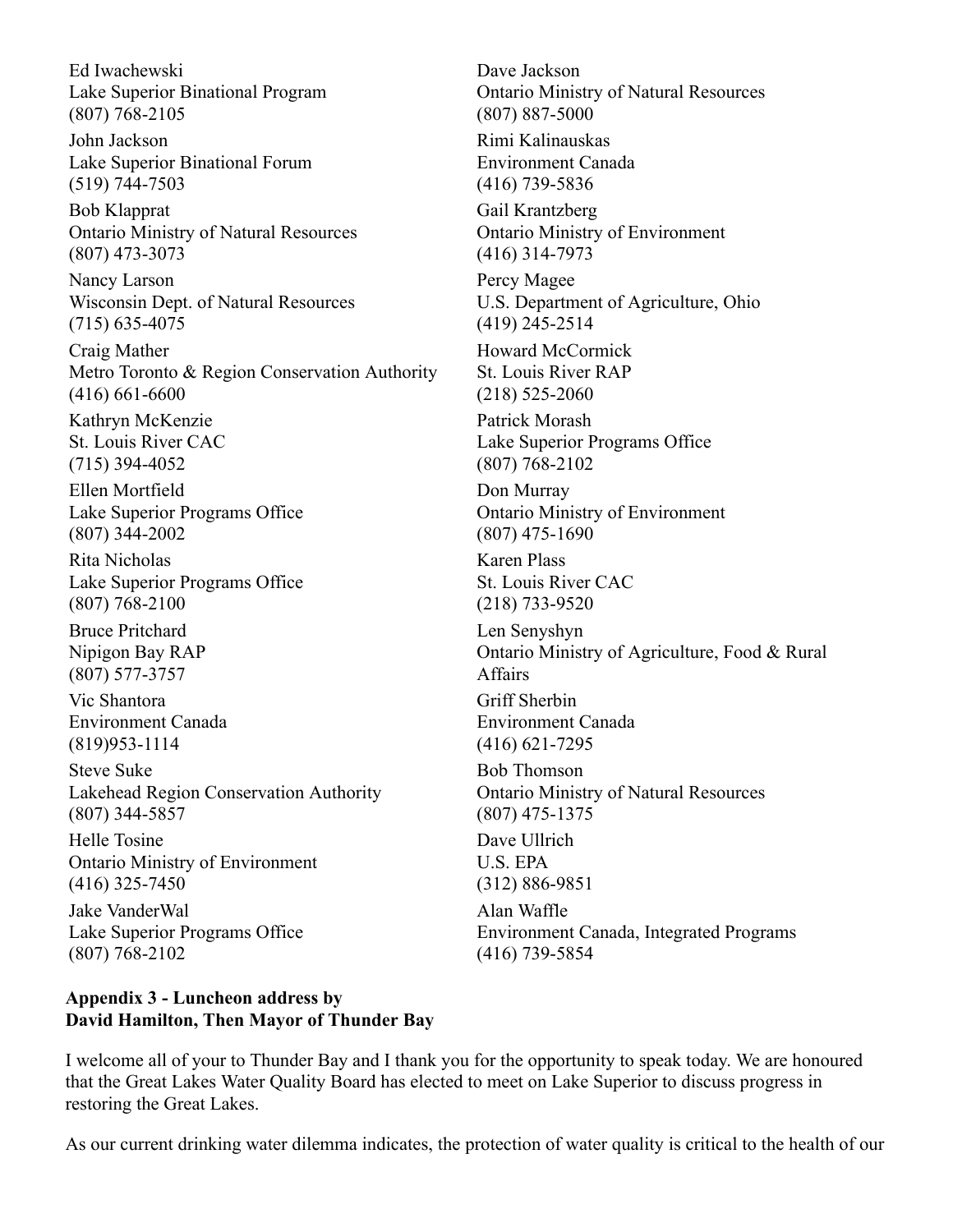communities. Although the water supply in question is from an inland lake, this problem punctuates the need for the continuing work of groups that we are hearing about today.

In the Thunder Bay Area of Concern, there has been significant progress towards achieving the goals of the Remedial Action Plan (RAP). Several years ago, the RAP program and the goals for ecosystem restoration were gaining momentum. It's time we celebrate the important successes that we have collectively achieved, while recognizing there is much to be done.

Our community successes include effluent treatment improvements at our pulp and paper mills, fish and wildlife habitat restoration projects along a number of waterfront areas, and efforts to increase public access to the Great Lakes. I will discuss some of these briefly in a moment.

There have been many changes to the Thunder Bay harbour and they have taken place since European settlement more than 300 years ago. The shore has been transformed by industry and by the population which is now over 100,000. While some areas remain relatively unchanged from their natural state, other features have been completely modified by human activity.

One of the things that I see now when I drive to City Hall in the morning is a view of the McKellar and Mission Islands because one of the barriers that we constructed years ago as part of our industrial history has been removed. It may seem like an insignificant example, but where we used to drive or walk we were unaware that there was any connection with nature or water. Now we can look down that street and see the trees, the islands and at least a glimpse of the river from time to time. That to me is symbolic of our success and an example of our activities during an industrial era when we really turned our back on the lake.

Over the past hundred years, we built our industries and treated the environment, at best, with indifference and, at worst, with disrespect. And at times we treated Lake Superior, the largest freshwater lake in the world, as a giant septic tank, expecting that anything dumped into such a large body of water would surely go away.

Recently, much has changed: people's attitudes towards their environment have changes; the way in which governments and industry now operate has changed. A good example is the remediation project at the Northern Wood site. The federal government and the provincial government and three industries are working together as full partners to clean up the most significant area of sediment contamination in Thunder Bay.

This new and effective cooperative approach is a result of much planning and discussion which was provided in large measure by the encouragement and sometimes less than subtle pressure coming from the Thunder Bay RAP-PAC. This committee of some 25 community stakeholders worked diligently, under the able leadership of Mr. Bob Hartley, to recommend priorities for environmental restoration in Thunder Bay. The agreed-to water use goals set by the PAC are being incorporated into the City's vision for a revitalized waterfront as guiding principles to make our community more economically and environmentally sustainable.

You heard this morning about the many activities taking place around the lake and we are here today to discuss the need to measure our progress.

There is a spirituality of our Lake Superior and I believe that we are finding it, returning to those roots of humanity that we should have remembered during the industrial era when, with the railways and industry and elevators and all the best intentions, we barricaded ourselves from the lake. We turned our back to our beautiful lake and we treated the lake with disrespect. And while there has been much progress, we all realize that there is much more to do.

Over the past few years I have become very aware of the important work of the International Joint Commission. In the fall of 1995 I attended the Commission's biennial meeting in Duluth and I was delighted and encouraged by the number of citizens both interested and involved in Great Lakes issues. I mentioned